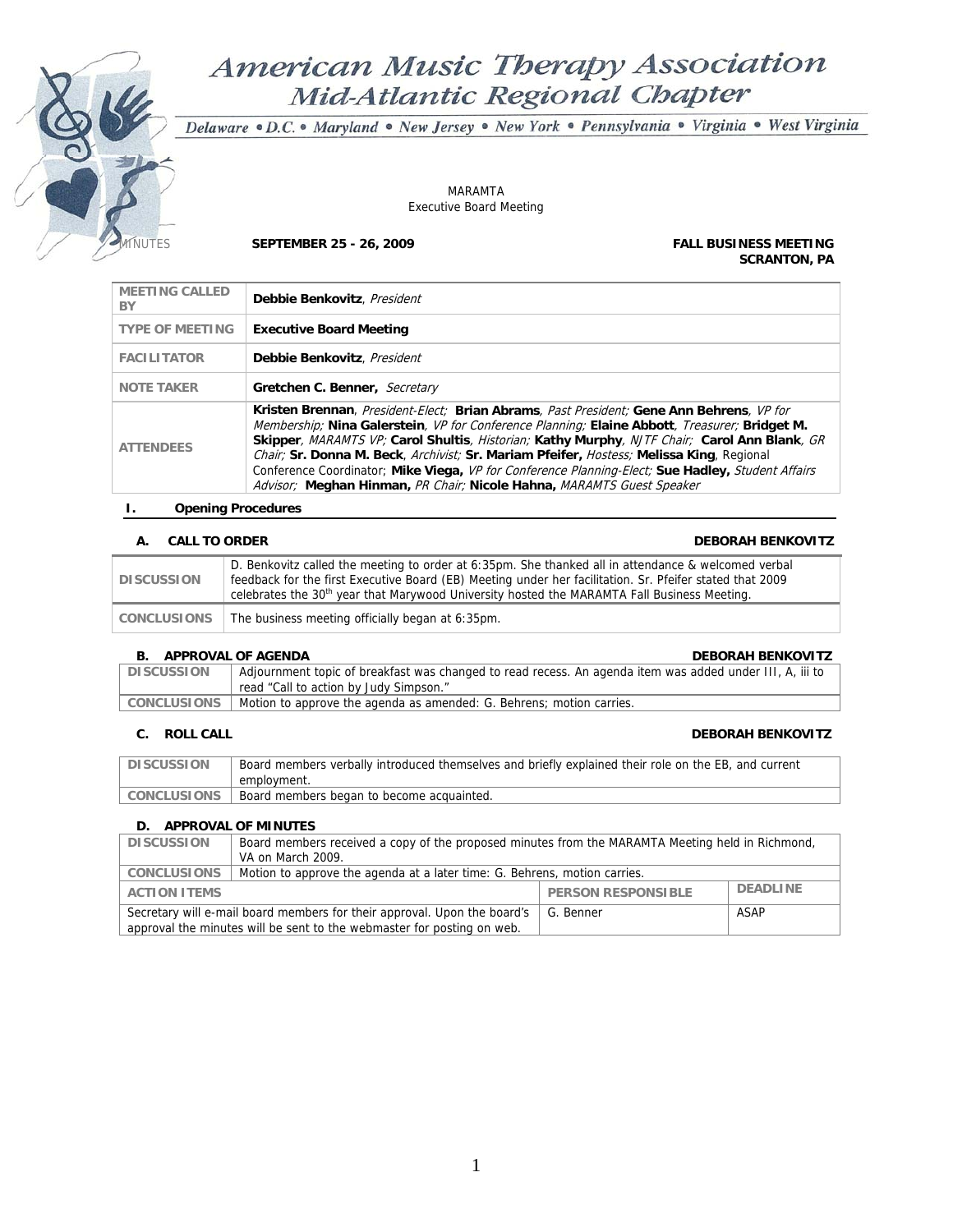| Е.                  | <b>ROBERT'S RULES OF ORDER &amp; PARLIAMENTARY PROCESS</b>                                                                                                                                                                                                                                                                                                                                                                                                                                                                                                                                                                                                                                                                                                                                     |                           | <b>BRIAN ABRAMS</b> |
|---------------------|------------------------------------------------------------------------------------------------------------------------------------------------------------------------------------------------------------------------------------------------------------------------------------------------------------------------------------------------------------------------------------------------------------------------------------------------------------------------------------------------------------------------------------------------------------------------------------------------------------------------------------------------------------------------------------------------------------------------------------------------------------------------------------------------|---------------------------|---------------------|
| <b>DISCUSSION</b>   | B. Abrams explained the historical background of the MARAMTA – 5013c nonprofit. He reminded board<br>members that there are stringent standards of democracy in the ways that the board proceeds to ensure<br>that all voices are heard. Quorum is defined as the certain percentage of representation. A motion could be<br>considered by group with a second. A motion does not mean "I agree" though it helps to formally discuss<br>the decision. C. Blank shared support to follow Robert's Rules to promote increased accountability for<br>constituents. B. Abrams agreed that it helps with transparency. S. Hadley questioned e-mail communication<br>& the topic was benched until agenda item titled "Electronic Communication." Mike V. thanked all to help<br>with first -timers. |                           |                     |
| <b>CONCLUSIONS</b>  | B. Abrams will aid the meeting's procedures as necessary since Parliamentarian B. MacLean was not in<br>attendance.                                                                                                                                                                                                                                                                                                                                                                                                                                                                                                                                                                                                                                                                            |                           |                     |
| <b>ACTION ITEMS</b> |                                                                                                                                                                                                                                                                                                                                                                                                                                                                                                                                                                                                                                                                                                                                                                                                | <b>PERSON RESPONSIBLE</b> | <b>DEADLINE</b>     |
| None identified     |                                                                                                                                                                                                                                                                                                                                                                                                                                                                                                                                                                                                                                                                                                                                                                                                | n/a                       | n/a                 |

# **II. Officer's Reports**

# **A. PRESIDENT DEBORAH BENKOVITZ**

| <b>DISCUSSION</b>                                                                                                                                                            | D. Benkovitz reviewed details that transpired regarding Louise Monticello with The New School. In summary<br>AMTA requested D. Benkovitz to regionally manage the issue. Subsequently AMTA President B. Wheeler<br>clarified how to respond to the issue. A group was formed with various individuals to converse with Louise<br>then report back to AMTA. MARAMTA Board Member Donna Polen was one of the group members in addition<br>to B. Wheeler, Jane Creagan, and Leah Oswanski. A conference call was held on September 24, 2009 with<br>Louise to discuss the content of materials on the school's website. In general the conference phone call was<br>positive & productive lasting approximately 60 minutes. Louise understood confusion and is working to clarify<br>that the program is for students to learn about the field but not be therapists.<br>C. Blank questioned timeline about revision to The New School Website and inquired about the program's<br>certification process. When C. Blank helps to license programs for early childhood practitioners she expressed<br>the difficulty explaining and confirming validity to outreach programs. G. Behrens questioned which changes<br>were made by AMTA. D. Benkovitz said perhaps D. Polen could follow-up with the timeline for website & how<br>The New School will better educate students and the community about the certification program. The<br>information about interns is a big issue needing to be clarified for MAR constituents. C. Blank requested<br>information about the changed content within the school's website. Additionally, Sr. D. Beck questioned the<br>curriculum. K. Brennan asked "will AMTA review content changes before the website is changed to ensure<br>that the outcome of the discussions is reflected?" Ultimately AMTA is the quality control to follow-up with<br>Louise. B. Abrams questioned if The New School will become a degree program. K. Brennan confirmed that<br>AMTA did not include it as an approved program. G. Behrens stated that it sounds like an introductory<br>stepping stone and C. Blank questioned the opportunity to transfer earned credits.<br>Delaware Valley Art Therapy Association (DVATA) sent an inquiry letter to MARAMTA and questioned if<br>MARAMTA could include a link on its website to DVATA and vice versa. Al Bumanis from AMTA confirmed this<br>possibility. N. Galerstein as an Affiliates Relation Committee confirmed this important opportunity to<br>collaborate with other creative arts therapists. DVATA also mentioned potential action in 2010 during<br>Creative Arts Therapy Week.<br>Cindy Smith emailed on Wednesday, September 23, 2009 requesting financial support from MARAMTA for<br>the upcoming AMTA Conference in San Diego, CA. AMTA sought sponsorship for hand sanitizer for each<br>conference attendee's bag in the response to H1N1 flu. As a result of sponsorship the region could be listed<br>in the program as a sponsor. The cost could be \$450. Gene Ann said advertise Bring Your Own Hand<br>Sanitizer. Motion failed. |              |             |
|------------------------------------------------------------------------------------------------------------------------------------------------------------------------------|-----------------------------------------------------------------------------------------------------------------------------------------------------------------------------------------------------------------------------------------------------------------------------------------------------------------------------------------------------------------------------------------------------------------------------------------------------------------------------------------------------------------------------------------------------------------------------------------------------------------------------------------------------------------------------------------------------------------------------------------------------------------------------------------------------------------------------------------------------------------------------------------------------------------------------------------------------------------------------------------------------------------------------------------------------------------------------------------------------------------------------------------------------------------------------------------------------------------------------------------------------------------------------------------------------------------------------------------------------------------------------------------------------------------------------------------------------------------------------------------------------------------------------------------------------------------------------------------------------------------------------------------------------------------------------------------------------------------------------------------------------------------------------------------------------------------------------------------------------------------------------------------------------------------------------------------------------------------------------------------------------------------------------------------------------------------------------------------------------------------------------------------------------------------------------------------------------------------------------------------------------------------------------------------------------------------------------------------------------------------------------------------------------------------------------------------------------------------------------------------------------------------------------------------------------------------------------------------------------------------------------------------------------------------------------------------------------------------------------------------------------------------------------------------------------------------------------------------------------------------------------------------------------------------------------------------------------------------------------------------------------------------------------------------------------------------------------------------------------------------------------------|--------------|-------------|
| <b>CONCLUSIONS</b>                                                                                                                                                           | None.                                                                                                                                                                                                                                                                                                                                                                                                                                                                                                                                                                                                                                                                                                                                                                                                                                                                                                                                                                                                                                                                                                                                                                                                                                                                                                                                                                                                                                                                                                                                                                                                                                                                                                                                                                                                                                                                                                                                                                                                                                                                                                                                                                                                                                                                                                                                                                                                                                                                                                                                                                                                                                                                                                                                                                                                                                                                                                                                                                                                                                                                                                                             |              |             |
| <b>ACTION ITEMS</b><br><b>PERSON RESPONSIBLE</b><br><b>DEADLINE</b>                                                                                                          |                                                                                                                                                                                                                                                                                                                                                                                                                                                                                                                                                                                                                                                                                                                                                                                                                                                                                                                                                                                                                                                                                                                                                                                                                                                                                                                                                                                                                                                                                                                                                                                                                                                                                                                                                                                                                                                                                                                                                                                                                                                                                                                                                                                                                                                                                                                                                                                                                                                                                                                                                                                                                                                                                                                                                                                                                                                                                                                                                                                                                                                                                                                                   |              |             |
| D. Polen will e-mail the board follow-up details.                                                                                                                            |                                                                                                                                                                                                                                                                                                                                                                                                                                                                                                                                                                                                                                                                                                                                                                                                                                                                                                                                                                                                                                                                                                                                                                                                                                                                                                                                                                                                                                                                                                                                                                                                                                                                                                                                                                                                                                                                                                                                                                                                                                                                                                                                                                                                                                                                                                                                                                                                                                                                                                                                                                                                                                                                                                                                                                                                                                                                                                                                                                                                                                                                                                                                   | D. Polen     | <b>ASAP</b> |
| D. Benkovitz will follow-up with DVATA and MARAMTA Webmaster to<br>request linkage of websites - icons.                                                                      |                                                                                                                                                                                                                                                                                                                                                                                                                                                                                                                                                                                                                                                                                                                                                                                                                                                                                                                                                                                                                                                                                                                                                                                                                                                                                                                                                                                                                                                                                                                                                                                                                                                                                                                                                                                                                                                                                                                                                                                                                                                                                                                                                                                                                                                                                                                                                                                                                                                                                                                                                                                                                                                                                                                                                                                                                                                                                                                                                                                                                                                                                                                                   | D. Benkovitz | <b>ASAP</b> |
| MARAMTA EB will respond with a decline to AMTA's request for financial<br><b>ASAP</b><br>D. Benkovitz<br>sponsorship of hand sanitizing project at upcoming AMTA Conference. |                                                                                                                                                                                                                                                                                                                                                                                                                                                                                                                                                                                                                                                                                                                                                                                                                                                                                                                                                                                                                                                                                                                                                                                                                                                                                                                                                                                                                                                                                                                                                                                                                                                                                                                                                                                                                                                                                                                                                                                                                                                                                                                                                                                                                                                                                                                                                                                                                                                                                                                                                                                                                                                                                                                                                                                                                                                                                                                                                                                                                                                                                                                                   |              |             |
| <b>PAST PRESIDENT</b><br><b>BRIAN ABRAMS</b><br>В.                                                                                                                           |                                                                                                                                                                                                                                                                                                                                                                                                                                                                                                                                                                                                                                                                                                                                                                                                                                                                                                                                                                                                                                                                                                                                                                                                                                                                                                                                                                                                                                                                                                                                                                                                                                                                                                                                                                                                                                                                                                                                                                                                                                                                                                                                                                                                                                                                                                                                                                                                                                                                                                                                                                                                                                                                                                                                                                                                                                                                                                                                                                                                                                                                                                                                   |              |             |
| <b>DISCUSSION</b>                                                                                                                                                            | B. Abrams emphasized the importance of MAR Needs You to involve people on a regional level. The<br>MARAMTA Website and newsletter encourage such opportunities. G. Behrens mentioned that cost of<br>membership is a barrier to some people that want to stay or become involved. B. Abrams echoed that the<br>board must always stay open and responsive to members. Per G. Behren's request B. Abrams specified<br>which e-mail address to submit names & contact information of intriqued volunteers.                                                                                                                                                                                                                                                                                                                                                                                                                                                                                                                                                                                                                                                                                                                                                                                                                                                                                                                                                                                                                                                                                                                                                                                                                                                                                                                                                                                                                                                                                                                                                                                                                                                                                                                                                                                                                                                                                                                                                                                                                                                                                                                                                                                                                                                                                                                                                                                                                                                                                                                                                                                                                          |              |             |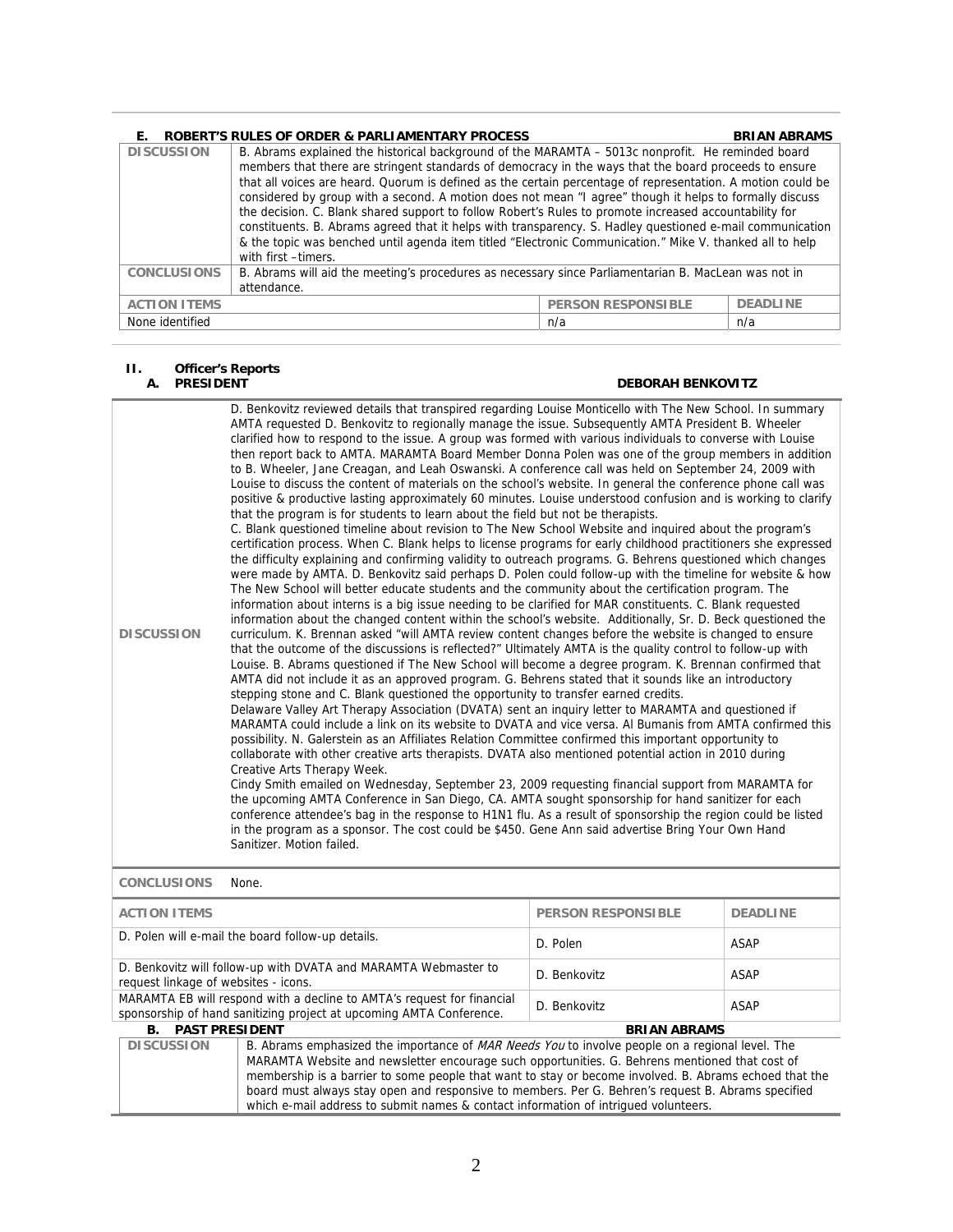| <b>CONCLUSIONS</b><br>B. Abrams requested support from board members to recruit volunteers. |                                                                                                                                                                                                                                                                                                                                                                                                                                                                                                                                                                                                               |                           |                        |
|---------------------------------------------------------------------------------------------|---------------------------------------------------------------------------------------------------------------------------------------------------------------------------------------------------------------------------------------------------------------------------------------------------------------------------------------------------------------------------------------------------------------------------------------------------------------------------------------------------------------------------------------------------------------------------------------------------------------|---------------------------|------------------------|
| <b>ACTION ITEMS</b>                                                                         |                                                                                                                                                                                                                                                                                                                                                                                                                                                                                                                                                                                                               | <b>PERSON RESPONSIBLE</b> | <b>DEADLINE</b>        |
|                                                                                             | Submit name & e-mail addresses of people interested in MAR Needs You                                                                                                                                                                                                                                                                                                                                                                                                                                                                                                                                          | <b>EB Board Members</b>   | ASAP                   |
| to B. Abrams.                                                                               |                                                                                                                                                                                                                                                                                                                                                                                                                                                                                                                                                                                                               |                           |                        |
| C. PRESIDENT-ELECT                                                                          |                                                                                                                                                                                                                                                                                                                                                                                                                                                                                                                                                                                                               |                           | <b>KRISTEN BRENNAN</b> |
| <b>DISCUSSION</b>                                                                           | The newly revised constitution and bylaws were sent to Website domain. K. Brennan is currently recruiting<br>members to serve on the new committee. B. Maclean and John Foley may assist too. K. Brennan requested<br>to form a small committee to avoid reinventing the wheel. One old idea was to use past presidents for<br>example K. Murphy and B. Abrams to serve on a policies committee. Mike V. agreed about its importance<br>and expressed interest in serving, too. N. Galerstein requested that the policy manual will be located online.<br>C. Blank requested password portion of the website. |                           |                        |
| <b>CONCLUSIONS</b>                                                                          | Motion for the formation of a policy committee including B. Abrams, K. Murphy, M. Viega, and Gary<br>Verhagen to glean all of the policies during meetings and collect them into one binder. More people may be<br>added to the committee as interested. K. Brennan; motion passed.                                                                                                                                                                                                                                                                                                                           |                           |                        |
| <b>ACTION ITEMS</b>                                                                         |                                                                                                                                                                                                                                                                                                                                                                                                                                                                                                                                                                                                               | <b>PERSON RESPONSIBLE</b> | <b>DEADLINE</b>        |
| K. Brennan will organize the newly formed MARAMTA Policies Committee.<br>K. Brennan         |                                                                                                                                                                                                                                                                                                                                                                                                                                                                                                                                                                                                               |                           | ASAP                   |

# **D. VP OF MEMBERSHIP GENE ANN BEHRENS**

| <b>DISCUSSION</b> | As far as numbers there was a 2.75% decrease since this time last year (around 20 people). The push for          |
|-------------------|------------------------------------------------------------------------------------------------------------------|
|                   | membership should be student membership, and young professionals. Ginny Driscoll put together numbers            |
|                   | to propose to AMTA for decreased student membership. Essentially if more students join at a lower cost           |
|                   | than membership rates would be increased. Also if each person solicited five to ten students to enroll as a      |
|                   | member then it would increase money received and representation. Students receive nominal services since         |
|                   | they usually do not attend AMTA Conferences. Educators are encouraged to receive form for welcoming              |
|                   | them to the profession. G. Behrens requested more individualized process to recognize new professionals.         |
|                   | The call-a-thon did not reap many benefits. It required a mature member to inquire about MAR and AMTA            |
|                   | involvement and membership issues. Phone calls included an informative discussion regarding the impact on        |
|                   | their job and inquiring why they did not become a member. The biggest two reasons for lack of membership         |
|                   | were that people were no longer working in the field (second biggest reason) or membership costs were too        |
|                   | expensive (biggest reason). C. Blank commented that perhaps people do not value the meaning of the               |
|                   | membership. G. Behrens mentioned that perhaps journals were not meeting their needs. S. Hadley talked            |
|                   | about a national goal to have CMTE credits received from reading journal articles and providing easier           |
|                   | access online. G. Behrens mentioned that the new podcasts and JOIN MT website through AMTA greatly               |
|                   | improved material and the variety of offered information. K. Brennan inquired about the number of people         |
|                   | no longer members who never had credentials. G. Behrens clarified that people typically kept credential and      |
|                   | neglected membership fee. The number of people who said they would join was only 9%. K. Brennan                  |
|                   | inquired about AMTA's action steps. Apparently all regions were reluctant to follow through with AMTA's          |
|                   | charges.                                                                                                         |
|                   | Again student membership and new professionals were emphasized as the greatest emphasis. There were              |
|                   | concerns about the response biases. Half were professionals and half were professionals. It was broken into      |
|                   | various regions, and membership types. C. Blank stated it was disheartening that only fifty percent of           |
|                   | respondents were satisfied with their membership services. G. Behrens clarified that only twenty percent of      |
|                   | respondents were unsatisfied with the membership costs. Sr. D. Beck stated that there needed to have             |
|                   | been a follow-up question. Discussion continued about the challenges with such a new profession. C. Blank        |
|                   | stated that it is difficult with such a "new" profession. Sister Donna shared that the nursing field has more    |
|                   | specific niches because it is a larger profession. C. Shultis mentioned that also there is nothing to transition |
|                   | women welcoming back from motherhood for women who gave birth. B. Abrams confirmed that it is a                  |
|                   | cyclical marginalized issue. C. Blank suggested for the focus to be placed upon women who minimally work         |
|                   | in order to care for their children. S. Hadley confirmed that her only time availability as is after 9:00pm      |
|                   | which would be helpful if CMTE credits were electronically available late at night. G. Behrens stated that a     |
|                   | part-time membership has been suggested repeatedly to AMTA and AMTA has not been receptive about that            |
|                   | option. Part-time employees do not receive such income so less expensive membership rates would be more          |
|                   | feasible for everyone involved. C. Shultis stated that the "inactive" membership is less expensive though it     |
|                   | needs to be clarified and/or redefined. G. Behrens suggested drafting a document and bringing it to the          |
|                   | Assembly of Delegates and proper channels. G. Behrens also suggested that representatives on the AMTA            |
|                   | Board should model MARAMTA in having a Membership Representative. Sr. Beck reiterated that it must have          |
|                   | an educational basis to improve the competencies of professional board-certified music therapists.               |
|                   | G. Behrens explained interconnections of MARAMTA, AMTA Membership Committee and the World                        |
|                   | Federation of Music Therapy which all have a domino effect on membership. M. Viega inquired about a              |
|                   | traveling institute to promote evidenced-based practice. Potentially board members may volunteer 2-3 days        |
|                   | per summer to provide face-to-face connections meeting constituents within the mid-Atlantic region. S.           |
|                   | Hadley inquired about presenters receiving stipends. Another option is that the region could invest in digital   |
|                   | video cameras to tape presenters that provide permission. D. Benkovitz expressed interest in idea like           |
|                   | "Music Therapists in Saratoga" - one-day symposium to reach out to local therapists. C. Blank questioned         |
|                   | why CBMT did not have such initiatives. K. Brennan stated that perhaps facilities may sponsor and video          |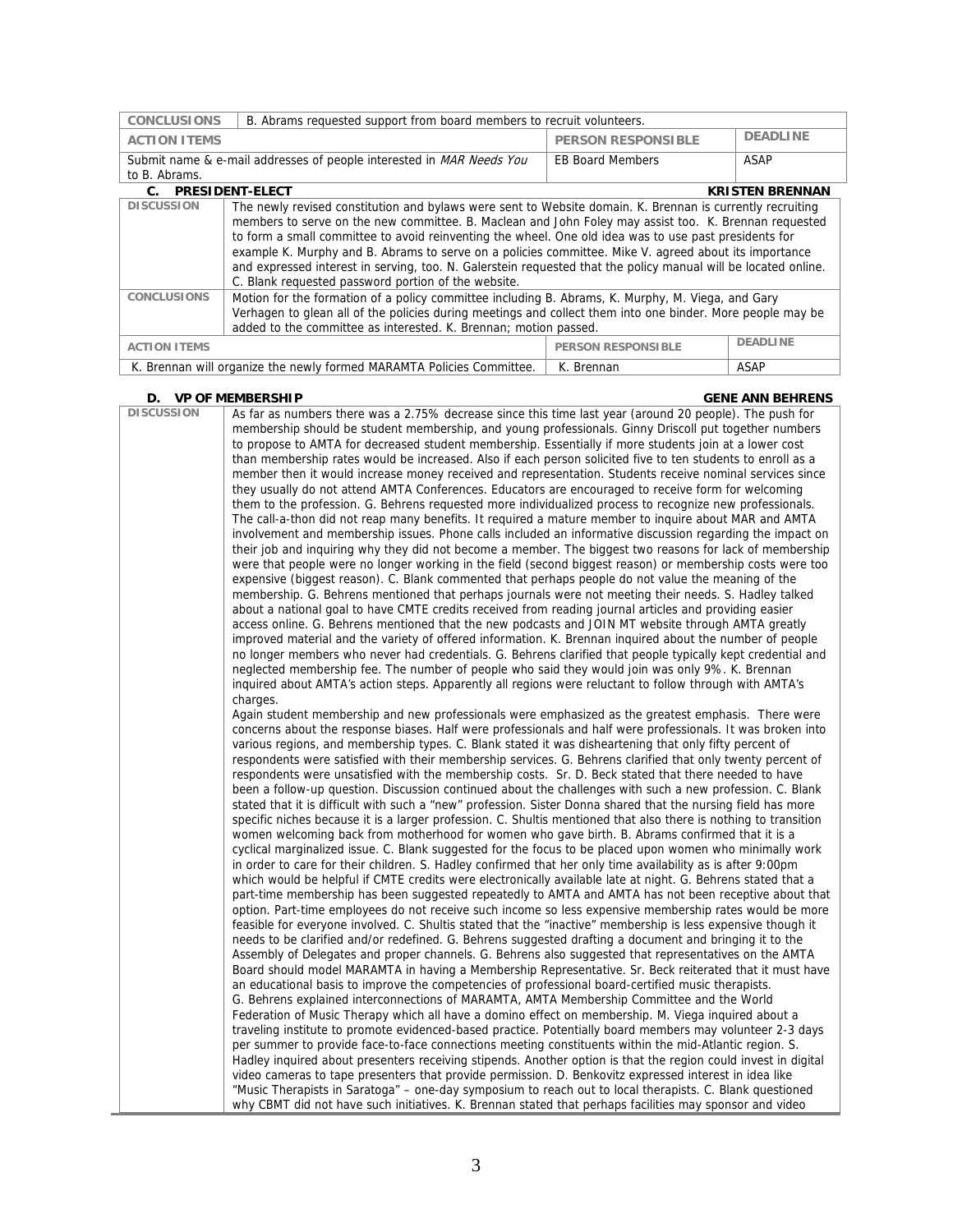|                                                                                                                                                                                                   | tape presentations. B. Abrams tagged onto motion that live interaction and budget issues may be explored<br>to provide one-day symposium. C. Shultis stated that MAR could cover fee if they required a certain number<br>of attendees. M. Viega questioned which Committee would target it. G. Behrens stated that the NE corner of<br>PA needs to be better connected. N. Galerstein shared concern that it is difficult for rural people in Delaware<br>for example. B. Abrams stated that perhaps this may make AMTA takes notice of services provided to MAR<br>members. Deb inquired about the cost of "Inactive" Membership. Fellow board members clarified the<br>inactive membership and explained that inactive members do not receive journals. N. Galerstein encouraged<br>the follow-up question to be "What should the membership fee" within the next membership survey. |                           |                 |
|---------------------------------------------------------------------------------------------------------------------------------------------------------------------------------------------------|-----------------------------------------------------------------------------------------------------------------------------------------------------------------------------------------------------------------------------------------------------------------------------------------------------------------------------------------------------------------------------------------------------------------------------------------------------------------------------------------------------------------------------------------------------------------------------------------------------------------------------------------------------------------------------------------------------------------------------------------------------------------------------------------------------------------------------------------------------------------------------------------|---------------------------|-----------------|
| <b>CONCLUSIONS</b>                                                                                                                                                                                | Motion to investigate cost and feasibility of podcast for gaining information. Inquire with CBMT for likelihood                                                                                                                                                                                                                                                                                                                                                                                                                                                                                                                                                                                                                                                                                                                                                                         |                           |                 |
|                                                                                                                                                                                                   | of using podcasts towards CMTE credits. Presenters may also receive credits for providing satellite<br>presentations. G. Behrens; motion passes.                                                                                                                                                                                                                                                                                                                                                                                                                                                                                                                                                                                                                                                                                                                                        |                           |                 |
| <b>ACTION ITEMS</b>                                                                                                                                                                               |                                                                                                                                                                                                                                                                                                                                                                                                                                                                                                                                                                                                                                                                                                                                                                                                                                                                                         | <b>PERSON RESPONSIBLE</b> | <b>DEADLINE</b> |
| Re-contact school/display & advertise professional opportunities to<br>students.                                                                                                                  |                                                                                                                                                                                                                                                                                                                                                                                                                                                                                                                                                                                                                                                                                                                                                                                                                                                                                         | <b>EB Members</b>         | ASAP            |
| $\mathcal{P}$<br>Inquire with MARAMTA Webmaster to create and provide a "members"<br>ASAP<br>only" section then allow non-members to view portion as an avenue to<br>view reasons for membership. |                                                                                                                                                                                                                                                                                                                                                                                                                                                                                                                                                                                                                                                                                                                                                                                                                                                                                         |                           |                 |
| Research abilities for a responsible board member to organize speaker<br>series either appointed or voted-in position.                                                                            |                                                                                                                                                                                                                                                                                                                                                                                                                                                                                                                                                                                                                                                                                                                                                                                                                                                                                         | G. Behrens                | <b>ASAP</b>     |
| Share negative outcome of recent call-a-thon; redefine "inactive"<br>membership and decreased cost for membership – bring to decision<br>making body (Assembly of Delegates).                     |                                                                                                                                                                                                                                                                                                                                                                                                                                                                                                                                                                                                                                                                                                                                                                                                                                                                                         | G. Behrens                | ASAP            |
| Contact B. Abrams as Regional Council Coordinator to assist as needed.<br>Request and provide information for congratulatory/losses to G.                                                         |                                                                                                                                                                                                                                                                                                                                                                                                                                                                                                                                                                                                                                                                                                                                                                                                                                                                                         | <b>EB Members</b>         | ASAP            |

SIDE NOTES: Melissa King introduced herself as the Conference Coordinator and next year's conference in Saratoga will be her fourth conference. She lives in Northern NJ and works in New York at the Rebecca Center. Bridget Skipper from Immaculata University introduced herself as the new VP of MARAMTS. C. Shultis introduced herself as the Historian and traveled from Pittsburgh, PA.

D. Benkovitz consulted the "Fun & Play" mentioned within the MARAMTA mission to explain an exercise of popcorn juggling! There was an 8 minute recess.

# **E.** VP OF CONFERENCE PLANNING **NINA GALERSTEIN**

Behrens…

| <b>DISCUSSION</b> | Please encourage presentation proposals for the next regional conference "Inclined towards Music Therapy."<br>It will occur in Pittsburgh, PA March 24 - 27 <sup>th</sup> with local co-chairs Bob Miller and Jessica Mull. Brigette Sutton<br>is the Chair for the Registration Committee and the AV Committee is co-chaired by Ginger Dougherty &<br>Aaron Teague. N. Galerstein's complete report attached in the electronic Board Book has more details.<br>The exhibit hall spectacular will include swing dance lessons and live music. There will be an institute taught<br>by Ken Aigen regarding "theoretical foundations, clinical applications, and hands-on demonstrations<br>regarding the use of musical groove as a tool in music therapy in the connect of various forms of popular<br>music." Exciting news was revealed about Lincoln Park Performing Arts Center to drop and pick-up<br>instruments. Three important issues for conference planning include quality, financial gain, and attracting as<br>many people as possible. G. Behrens requested for the conference planner to replace and update web<br>immediately. Next year's conference will be held in Saratoga Spring, NY from March 29 - April 1, 2011.<br>Bob Miller has old printer from region which was purchased in Cherry Hill, NJ by Christine Wineberg<br>Consensus was for the region to purchase a new printer for conference registration reasons. Questions<br>regarding conference for the year of 2012 related to services provided by the Hospitality Performance<br>Network (HPN). K. Brennan mentioned that members may not know of how to propose hosting a conference.<br>M. King explained pros of working with HPN like the representative is extremely professional and the<br>company's legal understanding of contract agreements. Cons include that it is extremely time-consuming to<br>wait for the relay of communication between HPN and the hosting hotel. Additionally lack of a personal<br>relationship with the hosting hotel is a con. The role of Regional Conference Chair (RCC) may serve as a<br>personal facilitator between hosting city, hotel, etc. N. Galerstein agreed that personal connection with<br>conference in Ocean City was very helpful. E. Abbot stated that perhaps the lag-time is not of importance<br>since plans are already underway for 2012. Additionally C. Shultis mentioned that the region must best<br>protect and represent constituents by legally understanding binding contracts. N. Galerstein provided an<br>example that the region's former Regional Conference Coordinator Janet Murphy managed hotel searches<br>and negotiations without the use of a third party like HPN. G. Behrens stated her perception that the<br>advantages far outweigh the cons. D. Benkovitz inquired about HPN's gain which is ten percent of the final<br>bill. Apparently it is a commonality for larger organization to use such an agency. E. Abbott stated that it is a |
|-------------------|----------------------------------------------------------------------------------------------------------------------------------------------------------------------------------------------------------------------------------------------------------------------------------------------------------------------------------------------------------------------------------------------------------------------------------------------------------------------------------------------------------------------------------------------------------------------------------------------------------------------------------------------------------------------------------------------------------------------------------------------------------------------------------------------------------------------------------------------------------------------------------------------------------------------------------------------------------------------------------------------------------------------------------------------------------------------------------------------------------------------------------------------------------------------------------------------------------------------------------------------------------------------------------------------------------------------------------------------------------------------------------------------------------------------------------------------------------------------------------------------------------------------------------------------------------------------------------------------------------------------------------------------------------------------------------------------------------------------------------------------------------------------------------------------------------------------------------------------------------------------------------------------------------------------------------------------------------------------------------------------------------------------------------------------------------------------------------------------------------------------------------------------------------------------------------------------------------------------------------------------------------------------------------------------------------------------------------------------------------------------------------------------------------------------------------------------------------------------------------------------------------------------------------------------------------------------------------------------------------------------------------------------------------------------------------------------------------------------------------------------------------------------------------------------------------------------------------------------------------------------------------------------------------------------------------------------------------------------------------------------------------------------------|
|                   |                                                                                                                                                                                                                                                                                                                                                                                                                                                                                                                                                                                                                                                                                                                                                                                                                                                                                                                                                                                                                                                                                                                                                                                                                                                                                                                                                                                                                                                                                                                                                                                                                                                                                                                                                                                                                                                                                                                                                                                                                                                                                                                                                                                                                                                                                                                                                                                                                                                                                                                                                                                                                                                                                                                                                                                                                                                                                                                                                                                                                            |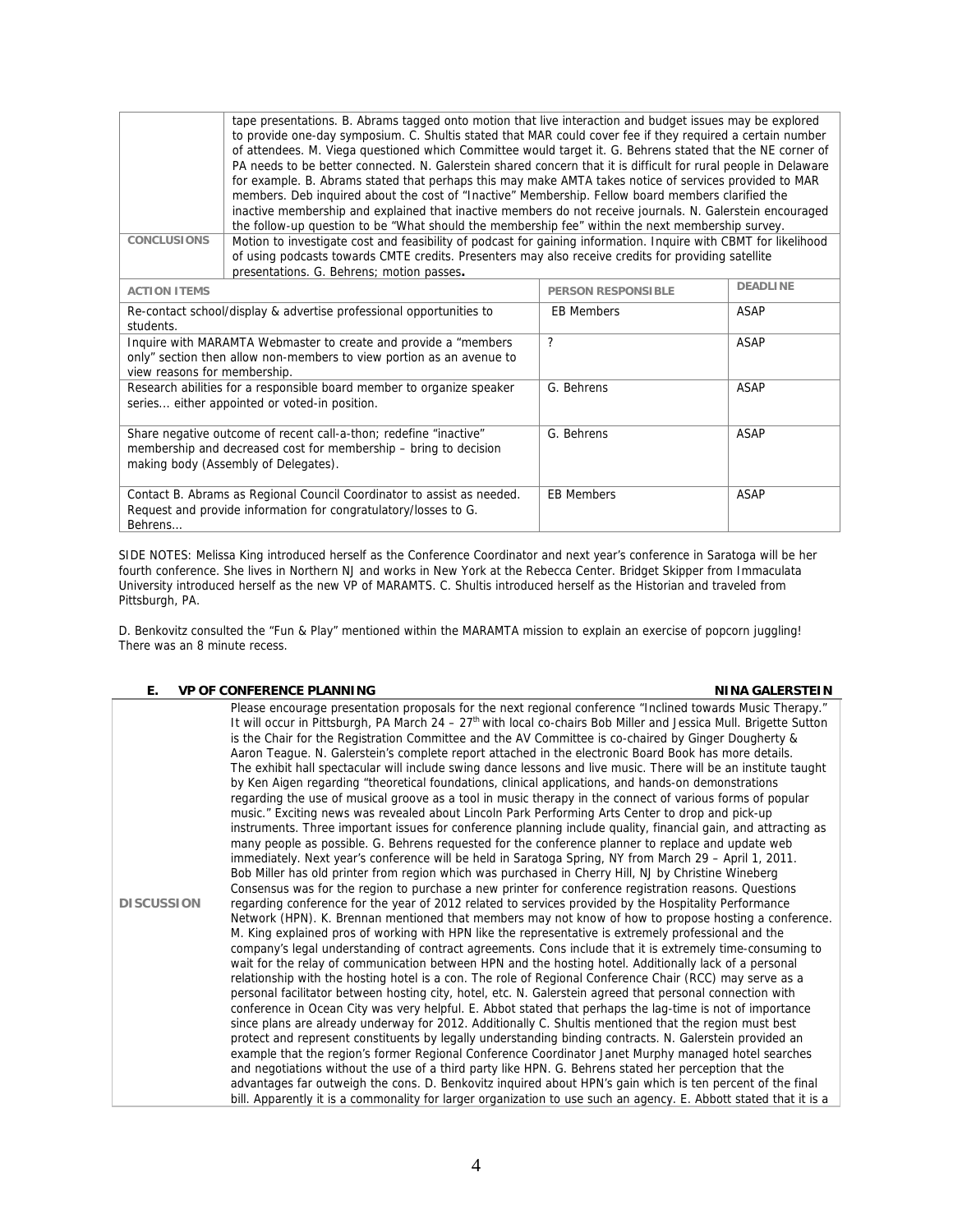definite benefit for new Regional Conference Chair. Ultimately the region is not bound to utilize HPN. G. Behrens inquired about Philadelphia as a host city and the reason was that costs were too expensive. B. Abrams mentioned that sites in MD need to be researched whether in Bethesda or Baltimore. Also the location is dependent upon finding interested people in hosting the conference. The EB agreed to stay with HPN. Send co-chair recommendations to Melissa. No hotels to house people in WV.

**CONCLUSIONS** EB members will continue to send recommendations for conference cities to M. King.

| <b>ACTION ITEMS</b>                                                                                                                                                                | <b>PERSON RESPONSIBLE</b>                                 | <b>DEADLINE</b> |
|------------------------------------------------------------------------------------------------------------------------------------------------------------------------------------|-----------------------------------------------------------|-----------------|
| Ensure that the new city and date is announced immediately through the<br>website. Include a list of prior conferences and locations.                                              | N. Galerstein                                             | ASAP            |
| Check with Rebecca Riley or LeAnn M. Belasco regarding potentially<br>hosting conference in MD.                                                                                    | G. Behrens                                                | ASAP            |
| Advertise how to suggest hosting a conference via display posters at<br>registration table; page within the conference brochure; and President's<br>speech during opening session. | <b>Registration Committee</b><br>Members and D. Benkovitz | March 2010      |

| <b>GR CHAIR</b><br>E. |                                                                                                                                                                                                                                                                                                                                                                                                                                                                                                                                                                                                                                                                                                                                                                                                                                                                          | <b>CAROL ANN BLANK</b> |
|-----------------------|--------------------------------------------------------------------------------------------------------------------------------------------------------------------------------------------------------------------------------------------------------------------------------------------------------------------------------------------------------------------------------------------------------------------------------------------------------------------------------------------------------------------------------------------------------------------------------------------------------------------------------------------------------------------------------------------------------------------------------------------------------------------------------------------------------------------------------------------------------------------------|------------------------|
| <b>DISCUSSION</b>     | Tomorrow's report will include recently developed details about legislation in NY. A call to action as recently<br>released by Judy Simpson to "reduce barriers to learning" act. The request was for people to call their<br>representative requesting her or him to become cosponsors of the act. There was not yet a bill number. This<br>would make states have services within school settings to access their services for learning and deals with all<br>disciplines. The deadline is Tuesday, September 29, 2009. C. Blank emphasized that the region needs to re-<br>support the PA group and its new charges. VA's state organization needs to be included. G. Behrens<br>recommendations two contacts to aide GR issues. Nicole Hahna offered to assist the PA Task Force, B.<br>Abrams questioned if state reports were given to newsletter and the minutes. |                        |
| <b>CONCLUSIONS</b>    |                                                                                                                                                                                                                                                                                                                                                                                                                                                                                                                                                                                                                                                                                                                                                                                                                                                                          |                        |
|                       |                                                                                                                                                                                                                                                                                                                                                                                                                                                                                                                                                                                                                                                                                                                                                                                                                                                                          |                        |

| <b>ACTION ITEMS</b>                              | <b>PERSON RESPONSIBLE</b> | <b>DEADLINE</b>       |
|--------------------------------------------------|---------------------------|-----------------------|
| Post information on Twitter site.                | K. Brennan                | September 29,<br>2009 |
| Contact VA rep and Matt Phillips for Newsletter. | D. Benkovitz              | <b>ASAP</b>           |

| G. PR CHAIR                                                                                           |                                                                                                                                                                                                                                                                                                                                                                                                                                                                                                                                       |  | <b>MEGHAN HINMAN</b> |
|-------------------------------------------------------------------------------------------------------|---------------------------------------------------------------------------------------------------------------------------------------------------------------------------------------------------------------------------------------------------------------------------------------------------------------------------------------------------------------------------------------------------------------------------------------------------------------------------------------------------------------------------------------|--|----------------------|
| <b>DISCUSSION</b>                                                                                     | Materials are still being transferred from the prior PR Chair. Soon PR materials will be converted to power<br>point files for electronic distribution to members. S. Hadley added that people should be better informed of<br>leadership roles. A system needs to be put in place to better house materials and supplies. Board members<br>reiterated that the booth materials are still needed for health conferences. Signed releases need to be<br>completed. Elaine will work with AMTA to order brochures on members' behalves. |  |                      |
| <b>CONCLUSIONS</b>                                                                                    | Motion for PR Committee to include Elizabeth Ghiorzi. M. Hinman; motion passes.                                                                                                                                                                                                                                                                                                                                                                                                                                                       |  |                      |
| <b>ACTION ITEMS</b>                                                                                   | <b>PERSON RESPONSIBLE</b><br><b>DEADLINE</b>                                                                                                                                                                                                                                                                                                                                                                                                                                                                                          |  |                      |
| Research costs and storage options for LCD Projector (maximum \$500.)<br>M. Viega & M. Hinman<br>ASAP |                                                                                                                                                                                                                                                                                                                                                                                                                                                                                                                                       |  |                      |
| C. Shultis<br>ASAP<br>Contact Dianne War.                                                             |                                                                                                                                                                                                                                                                                                                                                                                                                                                                                                                                       |  |                      |
| Coordinate with AMTA to order brochures on members' behalves.<br>E. Abbott<br>As needed.              |                                                                                                                                                                                                                                                                                                                                                                                                                                                                                                                                       |  |                      |

# **H. STUDENT AFFAIRS ADVISOR SUE HADLEY**

**DISCUSSION**  MARAMTS in living through changes having not held a summer board meeting. Conference calls included discussions about fundraising, conferences, and the fall business meeting. Less than two weeks ago the MARAMTS President resigned. The VP became President, the Parliamentarian became VP, Treasurer became Parliamentarian, the Secretary remained the same and the GR Committee person became Treasurer. Chapter representatives solicited applications for the GR Committee Representative. There was a tie between two of the three applicants. The new representative is from Nazareth College. S. Hadley wrote former president to educate on her lack of professionalism as a learning experience. G. Behrens verbally supported S. Hadley's decision to remain objective and professionalism and validate the student with support. The MARAMTS Secretary also had an accident. MARAMTS may change their hierarchy to include a President-Elect similar to MARAMTA and AMTAS.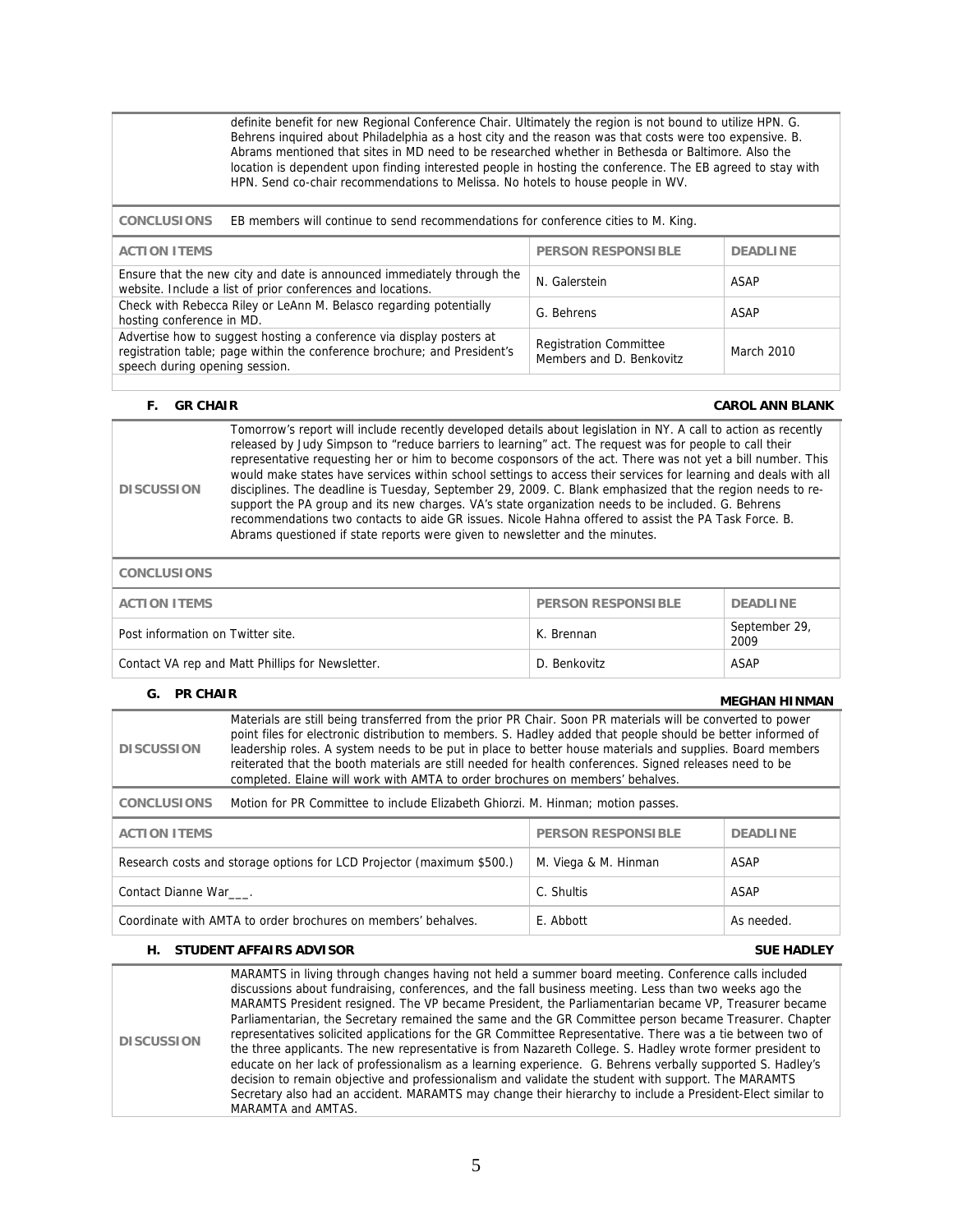Motion to recess—G. Behrens; approved by consensus . Meeting recessed at 10:01pm. Meeting reconvened on 09/26/09 at 8:35am with quorum.

|                        | S. Hadley explained that the same scholarships will be offered with upperclassmen as the judges. Key chains<br>may become fundraisers at the upcoming conference. MAR Passages will occur on October 24, 2009 at<br>Nazareth College in New York. There is a wide mixture of students and young professionals. Next year it will<br>occur at Slippery Rock University and will be organized by Vern Miller & Jillian Argue. S. Hadley explained<br>that hopefully an online journal will stem from MAR Passages to allow mentoring system from the student<br>phase into a professional journal. B. Abrams joined discussion about his students that are considering peer<br>review process. G. Behrens questioned how the online journal will be research-based.<br>MARAMTS Students introduced themselves Michelle Bonaventura -- President; Erica -<br>Chapter Rep. from Temple, Elaine V. - GR Chair; Sherry Dobrin - MARAMTS Past<br>President, Brittany T. from Slippery Rock; Brigette - MARAMTS VP; Kelly from<br>Immaculata, Angela is MARAMTS Treasurer from SRU; Cayla from SRU; Matt Dancer<br>from Montclair; Laura J. from Temple, Sarah from Nazareth, student from Marywood;<br>Alicia from Marywood; Lian from Elizabethtown, Lea is a Chapter Representative from<br>Elizabethtown; Kerri Sullivan from Duquesne University; student from Suny Fredonia;<br>Sarah from Suny-Fredonia, Stephanie from Seton Hill University; Mike Jones from Seton<br>Hill University.<br>S. Hadley will coordinate with AMTAS to eventually begin project as a mentoring process for upperclassmen<br>and interns & grad students. S. Hadley volunteered to lead such an initiative and begin a committee. B.<br>Abrams offered to serve on the committee. C. Blank mentioned that the field only has JMT and Perspectives<br>and there is a need for more levels available to new professionals. S. Hadley mentioned that SRU is<br>beginning to do that at SRU and encourage students to submit reflections and discussions to the Voices<br>publications. G. Behrens questioned if it will only be available for members and perhaps allow public access<br>to some articles. S. Hadley expressed her enjoyment of open access to Voices. B. Abrams stated that it may<br>work as an excellent advertisement for regional connections that may be available upon their membership.<br>N. Galerstein questioned if student membership could be free. G. Behrens explained that it is based upon the<br>fees for membership services and delivery of materials. Sr. Pfeifer explained usage for training students. B.<br>Abrams explained that membership works for future employers as an advantage to communicate one's<br>involvement. The MARAMTS Sibling advocacy project is still underway. For example SRU, Seton Hill<br>University and Duquesne University have been in touch two to three times per year. The project connects<br>active and inactive schools. Temple University and Seton Hill University showed increased motivation.<br>Nazareth University increased advocacy projects. G. Behrens requested more information for involvement of<br>Elizabethtown College for a Skype party. Sr. Beck shared historical perspective that affiliations were excellent<br>with Dick Grey's input and initiative. SRU and Duquesne University developed camaraderie. Sr. Beck<br>explained that there has always been a connection and shared excitement for the expressed initiatives and |                           |                      |  |
|------------------------|----------------------------------------------------------------------------------------------------------------------------------------------------------------------------------------------------------------------------------------------------------------------------------------------------------------------------------------------------------------------------------------------------------------------------------------------------------------------------------------------------------------------------------------------------------------------------------------------------------------------------------------------------------------------------------------------------------------------------------------------------------------------------------------------------------------------------------------------------------------------------------------------------------------------------------------------------------------------------------------------------------------------------------------------------------------------------------------------------------------------------------------------------------------------------------------------------------------------------------------------------------------------------------------------------------------------------------------------------------------------------------------------------------------------------------------------------------------------------------------------------------------------------------------------------------------------------------------------------------------------------------------------------------------------------------------------------------------------------------------------------------------------------------------------------------------------------------------------------------------------------------------------------------------------------------------------------------------------------------------------------------------------------------------------------------------------------------------------------------------------------------------------------------------------------------------------------------------------------------------------------------------------------------------------------------------------------------------------------------------------------------------------------------------------------------------------------------------------------------------------------------------------------------------------------------------------------------------------------------------------------------------------------------------------------------------------------------------------------------------------------------------------------------------------------------------------------------------------------------------------------------------------------------------------------------------------------------------------------------------------------------------------------------------------------------------------------------------------------------------------------------------------------------------------------------------------------------------------------------------------------------------------------------------------------------------------------------------------------------------------------------------------------------------------------------------------------------------------------------------------------------|---------------------------|----------------------|--|
| <b>CONCLUSIONS</b>     | diversity to collaborate. She referenced Van Comb "together we row together we grow."                                                                                                                                                                                                                                                                                                                                                                                                                                                                                                                                                                                                                                                                                                                                                                                                                                                                                                                                                                                                                                                                                                                                                                                                                                                                                                                                                                                                                                                                                                                                                                                                                                                                                                                                                                                                                                                                                                                                                                                                                                                                                                                                                                                                                                                                                                                                                                                                                                                                                                                                                                                                                                                                                                                                                                                                                                                                                                                                                                                                                                                                                                                                                                                                                                                                                                                                                                                                                    |                           |                      |  |
| <b>ACTION ITEMS</b>    |                                                                                                                                                                                                                                                                                                                                                                                                                                                                                                                                                                                                                                                                                                                                                                                                                                                                                                                                                                                                                                                                                                                                                                                                                                                                                                                                                                                                                                                                                                                                                                                                                                                                                                                                                                                                                                                                                                                                                                                                                                                                                                                                                                                                                                                                                                                                                                                                                                                                                                                                                                                                                                                                                                                                                                                                                                                                                                                                                                                                                                                                                                                                                                                                                                                                                                                                                                                                                                                                                                          | <b>PERSON RESPONSIBLE</b> | <b>DEADLINE</b>      |  |
|                        | Follow-up with the new MARAMTS Treasurer.                                                                                                                                                                                                                                                                                                                                                                                                                                                                                                                                                                                                                                                                                                                                                                                                                                                                                                                                                                                                                                                                                                                                                                                                                                                                                                                                                                                                                                                                                                                                                                                                                                                                                                                                                                                                                                                                                                                                                                                                                                                                                                                                                                                                                                                                                                                                                                                                                                                                                                                                                                                                                                                                                                                                                                                                                                                                                                                                                                                                                                                                                                                                                                                                                                                                                                                                                                                                                                                                | E. Abbott                 | <b>ASAP</b>          |  |
| Ι.<br><b>HISTORIAN</b> |                                                                                                                                                                                                                                                                                                                                                                                                                                                                                                                                                                                                                                                                                                                                                                                                                                                                                                                                                                                                                                                                                                                                                                                                                                                                                                                                                                                                                                                                                                                                                                                                                                                                                                                                                                                                                                                                                                                                                                                                                                                                                                                                                                                                                                                                                                                                                                                                                                                                                                                                                                                                                                                                                                                                                                                                                                                                                                                                                                                                                                                                                                                                                                                                                                                                                                                                                                                                                                                                                                          |                           | <b>CAROL SHULTIS</b> |  |
| <b>DISCUSSION</b>      | C. Shultis first reported that she selected a business in Downtown Pittsburgh to transfer film to DVD for the<br>Clive Robbins excerpt. Archival/studio DVDs will be used. The board agreed to have seven copies made in<br>order to send one to national archives; Carnegie Library; Robbins Institute; Clive Robbins; MARAMTA; and<br>borrowable copies. C. Shultis expressed uncertainty if it is able to be placed online. Sr. Beck questioned if the<br>region could post things to YouTube. C. Shultis is working on a release form to allow public's view and<br>questioned online newsletters. G. Behrens stated that videos should be placed upon digital CDs. Sr. Beck<br>questioned online access and explained that the next student archivist will post everything online. C. Shultis<br>Publicly acknowledged L. Sanders, Sr. Beck, and D. Grey's family for collaborating on MAR submission to the<br>journal/newsletter. Sr. Beck further explained D. Grey's musical ministry during the war period and former<br>president of association in 1974.                                                                                                                                                                                                                                                                                                                                                                                                                                                                                                                                                                                                                                                                                                                                                                                                                                                                                                                                                                                                                                                                                                                                                                                                                                                                                                                                                                                                                                                                                                                                                                                                                                                                                                                                                                                                                                                                                                                                                                                                                                                                                                                                                                                                                                                                                                                                                                                                                                     |                           |                      |  |
| <b>CONCLUSIONS</b>     | None.                                                                                                                                                                                                                                                                                                                                                                                                                                                                                                                                                                                                                                                                                                                                                                                                                                                                                                                                                                                                                                                                                                                                                                                                                                                                                                                                                                                                                                                                                                                                                                                                                                                                                                                                                                                                                                                                                                                                                                                                                                                                                                                                                                                                                                                                                                                                                                                                                                                                                                                                                                                                                                                                                                                                                                                                                                                                                                                                                                                                                                                                                                                                                                                                                                                                                                                                                                                                                                                                                                    |                           |                      |  |
| <b>ACTION ITEMS</b>    |                                                                                                                                                                                                                                                                                                                                                                                                                                                                                                                                                                                                                                                                                                                                                                                                                                                                                                                                                                                                                                                                                                                                                                                                                                                                                                                                                                                                                                                                                                                                                                                                                                                                                                                                                                                                                                                                                                                                                                                                                                                                                                                                                                                                                                                                                                                                                                                                                                                                                                                                                                                                                                                                                                                                                                                                                                                                                                                                                                                                                                                                                                                                                                                                                                                                                                                                                                                                                                                                                                          | <b>PERSON RESPONSIBLE</b> | <b>DEADLINE</b>      |  |
| None identified.       | n/a<br>n/a                                                                                                                                                                                                                                                                                                                                                                                                                                                                                                                                                                                                                                                                                                                                                                                                                                                                                                                                                                                                                                                                                                                                                                                                                                                                                                                                                                                                                                                                                                                                                                                                                                                                                                                                                                                                                                                                                                                                                                                                                                                                                                                                                                                                                                                                                                                                                                                                                                                                                                                                                                                                                                                                                                                                                                                                                                                                                                                                                                                                                                                                                                                                                                                                                                                                                                                                                                                                                                                                                               |                           |                      |  |
|                        |                                                                                                                                                                                                                                                                                                                                                                                                                                                                                                                                                                                                                                                                                                                                                                                                                                                                                                                                                                                                                                                                                                                                                                                                                                                                                                                                                                                                                                                                                                                                                                                                                                                                                                                                                                                                                                                                                                                                                                                                                                                                                                                                                                                                                                                                                                                                                                                                                                                                                                                                                                                                                                                                                                                                                                                                                                                                                                                                                                                                                                                                                                                                                                                                                                                                                                                                                                                                                                                                                                          |                           |                      |  |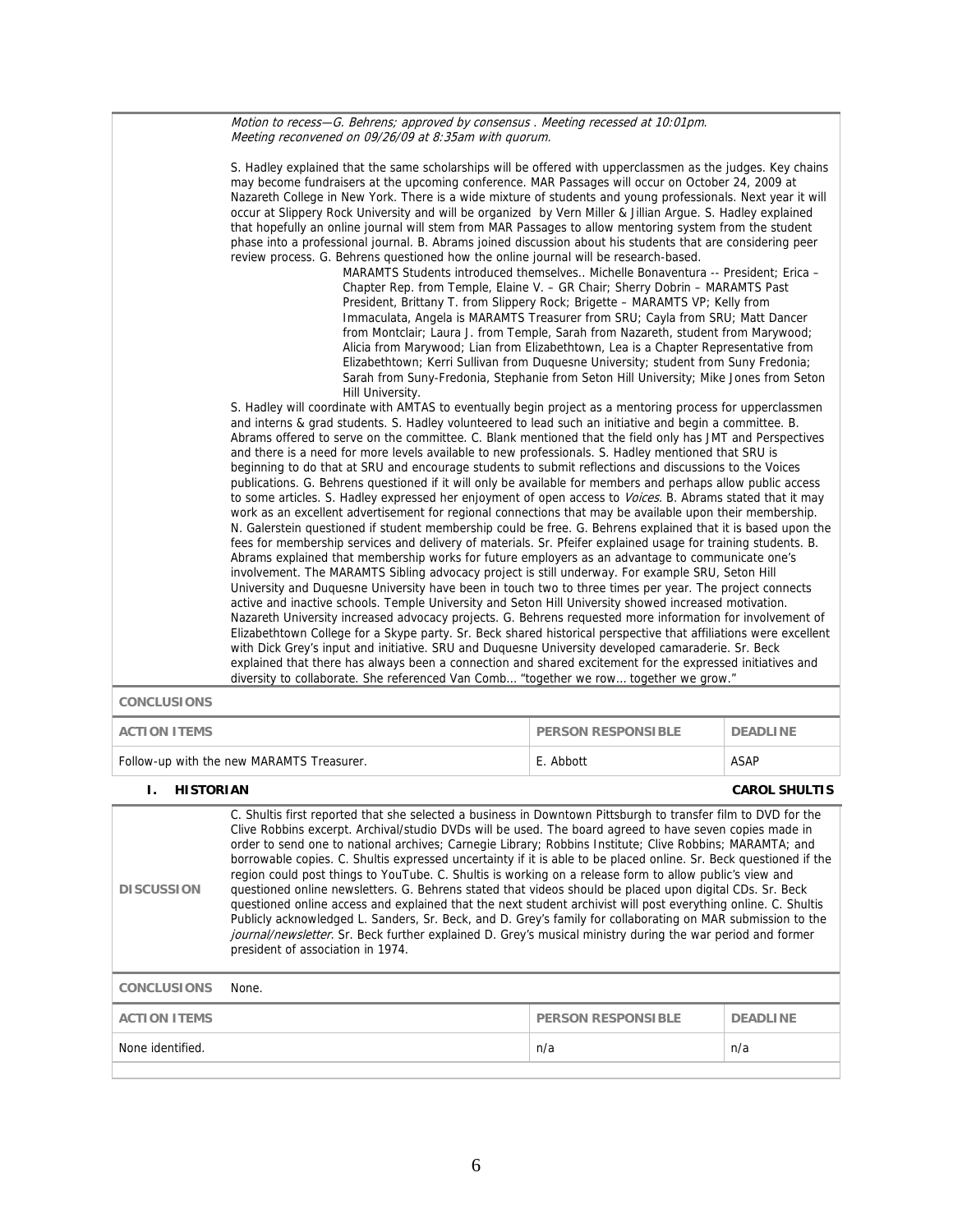### **J. NEWSLETTER DEBBIE BENKOVITZ ON BEHALF OF MATT PHILLIPS**

|  | <b>DISCUSSION</b> | M. Phillips Lee Morris & Terry for transitioning into his new job. The July 1, 2009 deadline was extended one<br>week. The materials were finally published online on September 17, 2009. Postcards were distributed for the<br>final time during the summer 2009. The postcard mailing costs were \$248.48 including staples, stickers, and<br>postage. Thankfully M. Phillips received free printing. Gene made motion to stay electronic. Brian shared<br>concern that AMTA does not provide adequate list of members. The deadline for fall newsletter edition will be<br>October 8: 2009 with further processes and assistance from Gretchen Patty. Essentially the list of members' e-<br>mail addresses would be received by VP of Membership, President, to be used to announce newsletter,<br>conferences, GR relation issues, continuing education, voting on elections, membership due reminders, (new<br>MAR information) to connect members to the website. |
|--|-------------------|--------------------------------------------------------------------------------------------------------------------------------------------------------------------------------------------------------------------------------------------------------------------------------------------------------------------------------------------------------------------------------------------------------------------------------------------------------------------------------------------------------------------------------------------------------------------------------------------------------------------------------------------------------------------------------------------------------------------------------------------------------------------------------------------------------------------------------------------------------------------------------------------------------------------------------------------------------------------------|
|--|-------------------|--------------------------------------------------------------------------------------------------------------------------------------------------------------------------------------------------------------------------------------------------------------------------------------------------------------------------------------------------------------------------------------------------------------------------------------------------------------------------------------------------------------------------------------------------------------------------------------------------------------------------------------------------------------------------------------------------------------------------------------------------------------------------------------------------------------------------------------------------------------------------------------------------------------------------------------------------------------------------|

**CONCLUSIONS** The Webmaster's Fund may need to be reallocated soon. Further discussion will take place in San Diego, CA>

| <b>ACTION ITEMS</b>                                                                                                                                                                                                                                                                                                                                      | <b>PERSON RESPONSIBLE</b> | <b>DEADLINE</b> |
|----------------------------------------------------------------------------------------------------------------------------------------------------------------------------------------------------------------------------------------------------------------------------------------------------------------------------------------------------------|---------------------------|-----------------|
| Deb will contact EB requesting feedback about website and then<br>combine them to provide to Felice.                                                                                                                                                                                                                                                     | D. Benkovitz              | None identified |
| Contact AMTA for access to members' e-mail addresses to help the<br>national association to better communicate with members and bolster<br>membership by better serving constituents. Contact Membership<br>Committee to clarify rules and abilities with Angie Elkins. Then contact<br>speaker of the house to request and raise concern with Assembly. | G. Behrens                | ASAP            |

# **K. ARCHIVIST SR. DONNA M. BECK**

| <b>DISCUSSION</b>                                                   | Eternally grateful for region viewing the topic of value. Since each person is part of the history and the MAR<br>has a valuable past. Marywood University used to host the archives and then it was transferred to Duquesne<br>University. She requested \$100 for external hard drive (terabyte). Gene Ann recommended reliable brands and<br>Elaine will check into local distributor, perhaps Western brand. Sue explained that she recently purchased an<br>external hard drive at Staples. Brian recommended that two hard drives will be purchased for back-up copies of<br>original documents. Gene Ann recommended that videos be formatted correctly; check with college's<br>technology department; and Amazon.com. Sr. Beck reiterated the need to review history to validate each<br>other's growth processes. |  |  |
|---------------------------------------------------------------------|-----------------------------------------------------------------------------------------------------------------------------------------------------------------------------------------------------------------------------------------------------------------------------------------------------------------------------------------------------------------------------------------------------------------------------------------------------------------------------------------------------------------------------------------------------------------------------------------------------------------------------------------------------------------------------------------------------------------------------------------------------------------------------------------------------------------------------|--|--|
| <b>CONCLUSIONS</b>                                                  | C. Blank will contact the chairs of the NYSTF and the PASTF to explain purpose of student task force members.                                                                                                                                                                                                                                                                                                                                                                                                                                                                                                                                                                                                                                                                                                               |  |  |
| <b>ACTION ITEMS</b><br><b>PERSON RESPONSIBLE</b><br><b>DEADLINE</b> |                                                                                                                                                                                                                                                                                                                                                                                                                                                                                                                                                                                                                                                                                                                                                                                                                             |  |  |
|                                                                     | Research costs for external hard drives and update E. Abbott and EB.<br>Katie Myers<br>ASAP                                                                                                                                                                                                                                                                                                                                                                                                                                                                                                                                                                                                                                                                                                                                 |  |  |

## **III. NEW BUSIENSS**

### **A.REGIONAL REPORTS AND ACTION ITEMS**

# **I. NEW JERSEY STATE TASK FORCE K. MURPHY**

**DISCUSSION**  K. Murphy explained a recent problem with the division of consumer affairs. Apparently the division complained to the Attorney General's Office without stating our need. The MARAMTA Consultant explained the licensing dilemma and Consumer Affairs will provide NJ options. The Attorney General's Office has a meeting scheduled for October 17, 2009 with K. Murphy & Patrick. The options will be determined soon. One option requires master's degree only across the board and negates two-tier option. The NJ Task Force requested further support from EB. There may be conflicting discussions about revised options so members should be prepared. Currently music therapists board-certified may work as consultants within school settings. The bill was raised under a difficult governor with recent licensing laws. He did not provide monetary support for genetic counselors. Additionally an election will soon surface – if (D) Gov. Coor\_\_\_ then his cabinet already supports our initiatives with the same Consumer Affairs Division. If he is not re-elected then the NJTF may have to begin working from the bottom up again. At least the Attorney General Office's will mostly remain the same personnel. An additional dilemma is that there is a leadership war within the state senate between southern New Jersey bosses. Joe Roberts (huge advocate for people with disabilities & MT & opening doors) and Nielson C. Perez (chair of consumer affairs) will not be re-elected. Senator Sweeney may unseat Sen. Cobey (huge advocate of MT**).** Discussion followed and C. Blank explained that CBMT and AMTA may not continue to financially support the NJ Task Force's continued efforts. Sr. Pfeifer inquired about the number of music therapists in NJ and the answer was 155. This would be contrary to CBMT since we would not facilitate two-tier program. D. Benkovitz inquired about which facilitates requested MT services without requiring master's degree. K. Murphy clarified that most policies stipulate the requirement of a master's degree. The Department of Education may need to endorse music therapy curriculum. It is broader reaching beyond NY's psychotherapy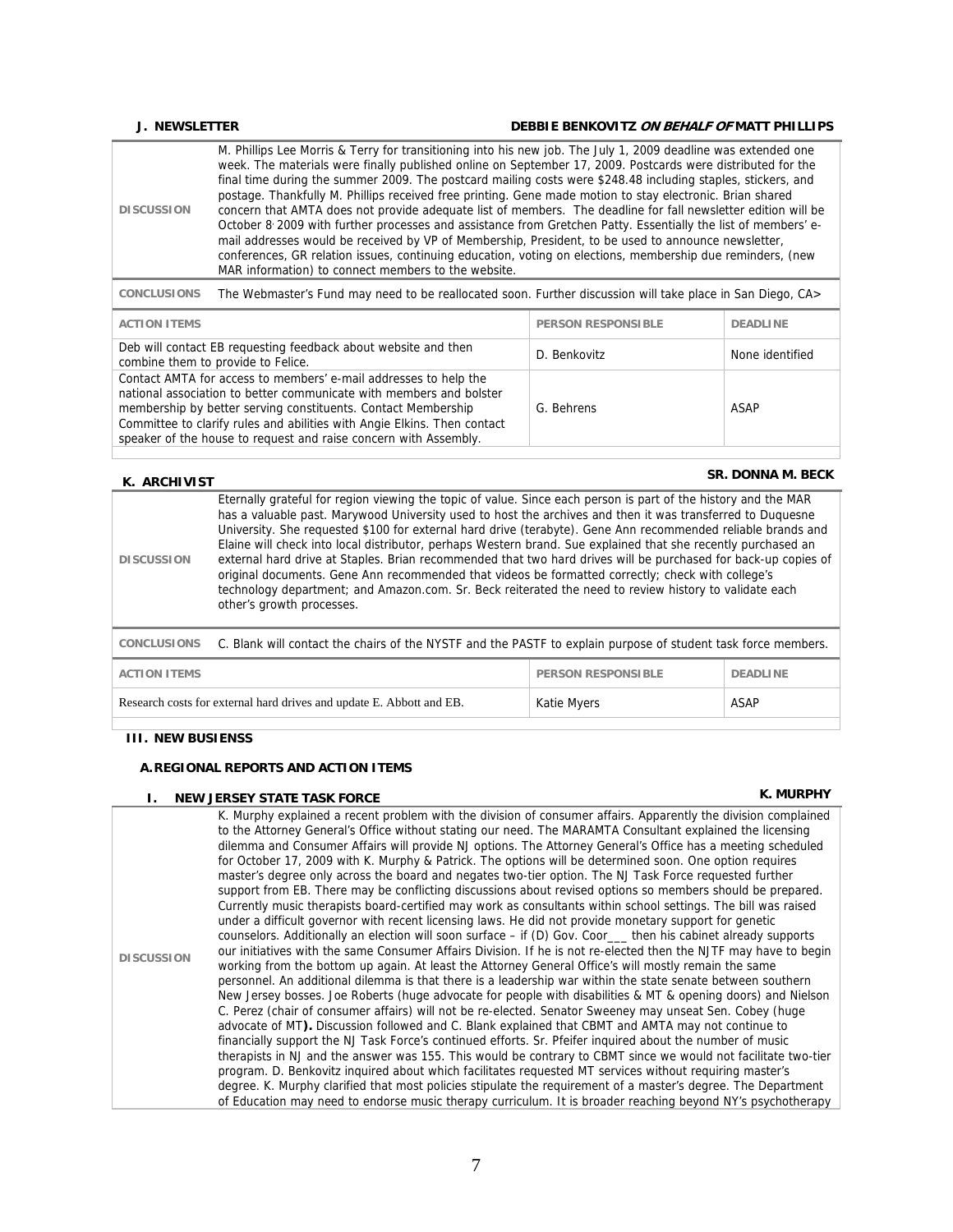|                                                                                                                                                                                                                                                                                                                                                                                                                                                                                                                                                                                         | issues. K. Brennan explained differences between ATMA and CBMT standpoints since they only responded to<br>issues and did not craft the responses. C. Blank reiterated that 2/3 of members are bachelor leveled only and<br>the goal is to support the broadest spectrum of members for a two-tiered system. M. Hinman questioned the<br>plans of AMTA & CBMT if they may potentially oppose MARAMTA's actions. K. Murphy explained consequences<br>that people who may benefit from services will not have any funding, no title protection – minimal incentive.<br>The Division of Public Affairs released statements to the public which may set dangerous standards. Board<br>members expressed feeling pushed to support the task force while potentially making rifts with professional<br>organizations. Questions included what would the task force do in response to the Division of Consumer Affairs<br>and a potential grandfather clause. K. Murphy stated that supervision may very well be a requirement. Sr. Beck<br>stated that it must be reiterated that each state will face individual complications. NJAMT (?) is very supportive.<br>Kathy mentioned that they will be a listening and supportive presence. Sr. Beck explained support must be<br>through communication – openness and receptivity. C. Blank reasoned that the next logical step should be<br>consensus between all involved parties.<br>Kathy thanked EB. Sr. Pfeifer inquired why the NJTF requested further support since they were created from<br>the MARAMTA. MOVED to Item "D". K. Murphy explained the potential controversy. |  |  |
|-----------------------------------------------------------------------------------------------------------------------------------------------------------------------------------------------------------------------------------------------------------------------------------------------------------------------------------------------------------------------------------------------------------------------------------------------------------------------------------------------------------------------------------------------------------------------------------------|------------------------------------------------------------------------------------------------------------------------------------------------------------------------------------------------------------------------------------------------------------------------------------------------------------------------------------------------------------------------------------------------------------------------------------------------------------------------------------------------------------------------------------------------------------------------------------------------------------------------------------------------------------------------------------------------------------------------------------------------------------------------------------------------------------------------------------------------------------------------------------------------------------------------------------------------------------------------------------------------------------------------------------------------------------------------------------------------------------------------------------------------------------------------------------------------------------------------------------------------------------------------------------------------------------------------------------------------------------------------------------------------------------------------------------------------------------------------------------------------------------------------------------------------------------------------------------------------------------------------------|--|--|
| Motion to reapprove NJTF Members of K. Brennan, C. Blank, David Ramsey, and L. Oswanski; K. Murphy,<br>motion carries.<br>Motion of affirmation to NJTF to continue to make recommendations and attend meetings as needed. Any<br><b>CONCLUSIONS</b><br>discussion or released statements contrary to AMTA or CBMT must be reviewed by the MARAMTA EB prior to<br>representing the region. The NJTFT will remain open and receptive to discussions on both sides – be a listening<br>force within the context and situation. G. Behrens; motion carries with three friendly amendments. |                                                                                                                                                                                                                                                                                                                                                                                                                                                                                                                                                                                                                                                                                                                                                                                                                                                                                                                                                                                                                                                                                                                                                                                                                                                                                                                                                                                                                                                                                                                                                                                                                              |  |  |
| <b>ACTION ITEMS</b><br><b>PERSON RESPONSIBLE</b><br><b>DEADLINE</b>                                                                                                                                                                                                                                                                                                                                                                                                                                                                                                                     |                                                                                                                                                                                                                                                                                                                                                                                                                                                                                                                                                                                                                                                                                                                                                                                                                                                                                                                                                                                                                                                                                                                                                                                                                                                                                                                                                                                                                                                                                                                                                                                                                              |  |  |
|                                                                                                                                                                                                                                                                                                                                                                                                                                                                                                                                                                                         | E-mail new charge to D. Benkovitz to distribute to EB.<br><b>ASAP</b><br>K. Murphy                                                                                                                                                                                                                                                                                                                                                                                                                                                                                                                                                                                                                                                                                                                                                                                                                                                                                                                                                                                                                                                                                                                                                                                                                                                                                                                                                                                                                                                                                                                                           |  |  |

### **3. NEW YORK STATE TASK FORCE DONNA POLEN**

| <b>DISCUSSION</b>   |                                                                                |                           |                 |
|---------------------|--------------------------------------------------------------------------------|---------------------------|-----------------|
|                     | CONCLUSIONS B. Abrams thanked K. Murphy and the NJTF for their continued work. |                           |                 |
| <b>ACTION ITEMS</b> |                                                                                | <b>PERSON RESPONSIBLE</b> | <b>DEADLINE</b> |
| None identified     |                                                                                | n/a                       | n/a             |
|                     |                                                                                |                           |                 |

# **B. 2010 MARAMTA CONFERENCE CAROL ANN BLANK**

**DISCUSSION**  N. Galerstein and M. King distributed information about costs. Nina moved for approval for registration fees to be reduced by \$5.00 per member… professional members/students. With friendly amendment to reduce registration costs by \$5.00 for non-members too (NOT high school students or CMTE courses). G. Behrens drew attention that Non-members' services were not changed. C. Blank emphasized that student member's rates should be decreased. For example Student full – \$65/ \$55; student member full—\$50/\$70; student partial – \$40/\$60. E. Abbott explained that registration costs in Richmond, VA cleared \$27,000. In Cherry Hill, NJ the region cleared \$42,000. So if projecting from the early-bird rate the region will remain financially stable without \$2500 - \$3000. Board members discussed negating Board Dinner versus the Institute's lunch. M. King reminded board that hotels have a minimum number of food expenses. C. Shultis reminded board to remain fiscally responsible for example drop fees for all members – students and professionals. Perks from conference money includes gas reimbursement and an LCD projector. The newly revised costs were student full day member \$60; late birds Full student member – \$75/\$65. Mike reminded to emphasize theme and provided institute & cohesion. Deb spoke about collaboration with PSO to come to their site and M. King inquired about possibility of a day-long workshop. There have been no concrete figures determined for institute presenters. A. Bumanis from AMTA explained that chairs of institutes receive complimentary registration during national conferences. G. Behrens moved to provide complimentary registration and then withdrew her motion. Institute presenters will receive \$500 with at least ten participants. K. Murphy explained total cost received is \$2000. Sometimes coordinators receive free registration; two hundred dollar stipend and essentially it is up to local hosts. MARAMTA provides more than AMTA to set an example for other regions. G. Behrens stated that institutes require handouts and do not always distribute them. Feedback from attendees would help ensure quality control. C. Shultis stated that policies should established within a regional level for institute presenters. C. Blank explained that her upcoming presentation in December at 0-3 Conference has established criteria that are time intensive. G. Behrens questioned who could lead quality control & board stated that Tracy Souhrada will remain involved with Mike V. as the lead person. C. Shultis offered input to the initiative. It was clarified that the executive board must provide approval of the regional conference logos. Program biographies should be available online and presenters should provide consent to distribute biographies online. K. Murphy explained that the research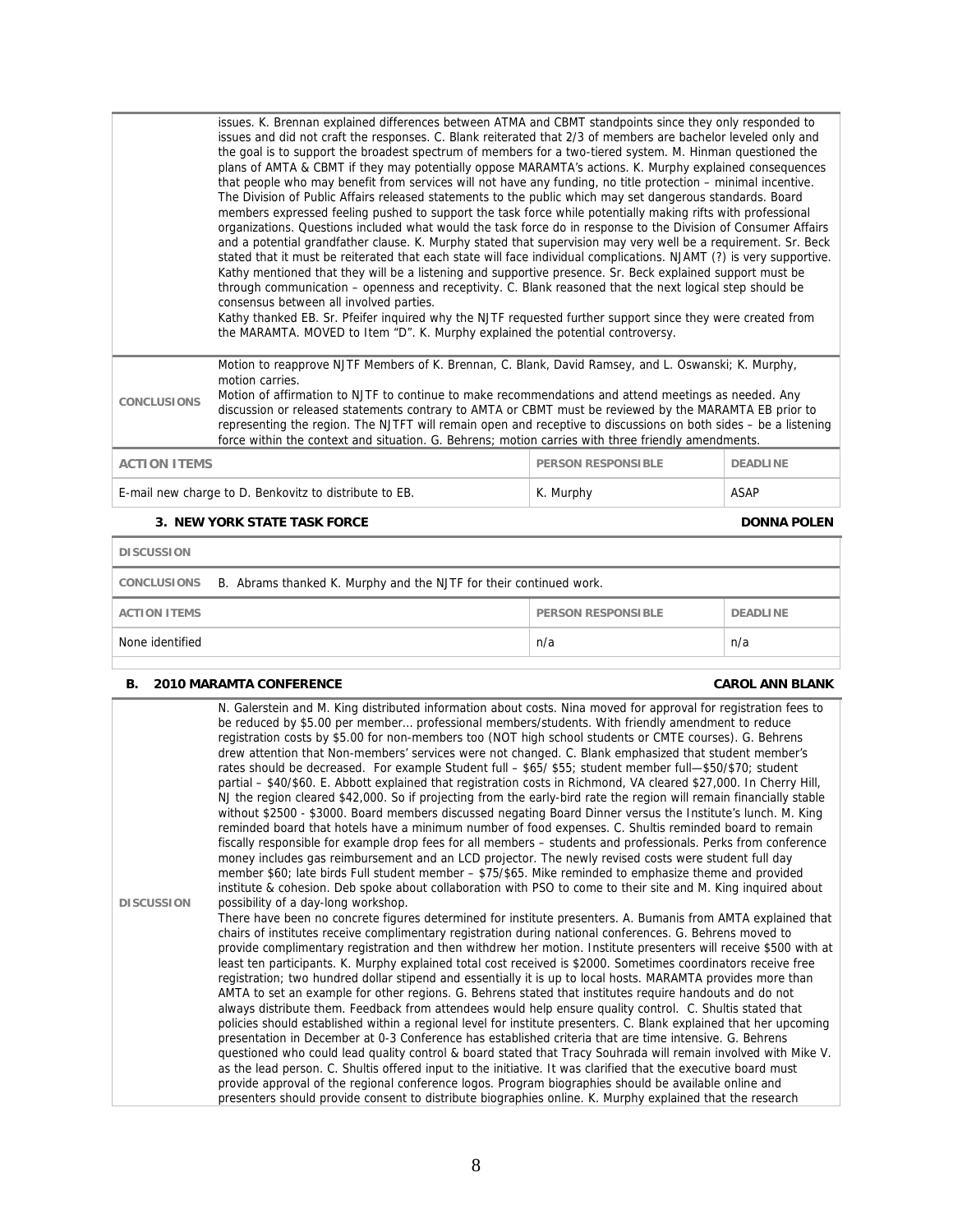|                                                                                                                                                                                                                                                                                                                                                                                                                                                                                                                                                                                                                                                                                                                                                                                                                                                                                                                                                                                                                                                                                                                                                                                                                                                                                                                                                                                                                                                                                                                                                                 | committee will submit seven sessions as a research track. Occasionally there will be a research CMTE. MOVED<br>to NY discussion. The Registration Chair will maintain database of conference attendees and B. Sutton will take                                                                                                                                                                                                                                                                                                                                                    |                           |                      |  |
|-----------------------------------------------------------------------------------------------------------------------------------------------------------------------------------------------------------------------------------------------------------------------------------------------------------------------------------------------------------------------------------------------------------------------------------------------------------------------------------------------------------------------------------------------------------------------------------------------------------------------------------------------------------------------------------------------------------------------------------------------------------------------------------------------------------------------------------------------------------------------------------------------------------------------------------------------------------------------------------------------------------------------------------------------------------------------------------------------------------------------------------------------------------------------------------------------------------------------------------------------------------------------------------------------------------------------------------------------------------------------------------------------------------------------------------------------------------------------------------------------------------------------------------------------------------------|-----------------------------------------------------------------------------------------------------------------------------------------------------------------------------------------------------------------------------------------------------------------------------------------------------------------------------------------------------------------------------------------------------------------------------------------------------------------------------------------------------------------------------------------------------------------------------------|---------------------------|----------------------|--|
| <b>CONCLUSIONS</b>                                                                                                                                                                                                                                                                                                                                                                                                                                                                                                                                                                                                                                                                                                                                                                                                                                                                                                                                                                                                                                                                                                                                                                                                                                                                                                                                                                                                                                                                                                                                              | both positions and consistently explain next year in Saratoga Springs.<br>Motion for one week extension to Call for papers deadline – October 15 <sup>th</sup> (\$35 discount) and November 15 <sup>th</sup><br>(\$25 discount); E. Abbott, approved by affirmation.<br>G. Behrens will follow-up with B. Miller to amend the logo via ProTools software.<br>Decreased conference registration costs will be highly publicized with an emphasis on improving quality.<br>Motion for the region to relinquish coffee in the mornings and beverage breaks; M. King, Motion carries. |                           |                      |  |
| <b>ACTION ITEMS</b>                                                                                                                                                                                                                                                                                                                                                                                                                                                                                                                                                                                                                                                                                                                                                                                                                                                                                                                                                                                                                                                                                                                                                                                                                                                                                                                                                                                                                                                                                                                                             |                                                                                                                                                                                                                                                                                                                                                                                                                                                                                                                                                                                   | <b>PERSON RESPONSIBLE</b> | <b>DEADLINE</b>      |  |
|                                                                                                                                                                                                                                                                                                                                                                                                                                                                                                                                                                                                                                                                                                                                                                                                                                                                                                                                                                                                                                                                                                                                                                                                                                                                                                                                                                                                                                                                                                                                                                 | E-mail revised registration fees to EB.                                                                                                                                                                                                                                                                                                                                                                                                                                                                                                                                           | N. Galerstein             | On-going             |  |
| advertisements/website.                                                                                                                                                                                                                                                                                                                                                                                                                                                                                                                                                                                                                                                                                                                                                                                                                                                                                                                                                                                                                                                                                                                                                                                                                                                                                                                                                                                                                                                                                                                                         | Compile list of tourist attractions to Nina for conference                                                                                                                                                                                                                                                                                                                                                                                                                                                                                                                        | Sr. Beck & G. Benner      | <b>ASAP</b>          |  |
|                                                                                                                                                                                                                                                                                                                                                                                                                                                                                                                                                                                                                                                                                                                                                                                                                                                                                                                                                                                                                                                                                                                                                                                                                                                                                                                                                                                                                                                                                                                                                                 | Research costs and need for an EB dinner at conference.                                                                                                                                                                                                                                                                                                                                                                                                                                                                                                                           | M. King                   | <b>ASAP</b>          |  |
|                                                                                                                                                                                                                                                                                                                                                                                                                                                                                                                                                                                                                                                                                                                                                                                                                                                                                                                                                                                                                                                                                                                                                                                                                                                                                                                                                                                                                                                                                                                                                                 | Post presentation submission deadlines on Facebook & Twitter.                                                                                                                                                                                                                                                                                                                                                                                                                                                                                                                     | K. Brennan                | ASAP                 |  |
|                                                                                                                                                                                                                                                                                                                                                                                                                                                                                                                                                                                                                                                                                                                                                                                                                                                                                                                                                                                                                                                                                                                                                                                                                                                                                                                                                                                                                                                                                                                                                                 | C. PR Committee Members approval                                                                                                                                                                                                                                                                                                                                                                                                                                                                                                                                                  |                           | <b>MEGHAN HINMAN</b> |  |
| <b>DISCUSSION</b>                                                                                                                                                                                                                                                                                                                                                                                                                                                                                                                                                                                                                                                                                                                                                                                                                                                                                                                                                                                                                                                                                                                                                                                                                                                                                                                                                                                                                                                                                                                                               | Discussed night prior during M. Hinman's PR Chair Report.                                                                                                                                                                                                                                                                                                                                                                                                                                                                                                                         |                           |                      |  |
| <b>CONCLUSIONS</b>                                                                                                                                                                                                                                                                                                                                                                                                                                                                                                                                                                                                                                                                                                                                                                                                                                                                                                                                                                                                                                                                                                                                                                                                                                                                                                                                                                                                                                                                                                                                              | None.                                                                                                                                                                                                                                                                                                                                                                                                                                                                                                                                                                             |                           |                      |  |
| <b>ACTION ITEMS</b>                                                                                                                                                                                                                                                                                                                                                                                                                                                                                                                                                                                                                                                                                                                                                                                                                                                                                                                                                                                                                                                                                                                                                                                                                                                                                                                                                                                                                                                                                                                                             | <b>PERSON RESPONSIBLE</b><br><b>DEADLINE</b>                                                                                                                                                                                                                                                                                                                                                                                                                                                                                                                                      |                           |                      |  |
| $\overline{a}$                                                                                                                                                                                                                                                                                                                                                                                                                                                                                                                                                                                                                                                                                                                                                                                                                                                                                                                                                                                                                                                                                                                                                                                                                                                                                                                                                                                                                                                                                                                                                  |                                                                                                                                                                                                                                                                                                                                                                                                                                                                                                                                                                                   | B. Abrams                 | None identified      |  |
| Reimbursement                                                                                                                                                                                                                                                                                                                                                                                                                                                                                                                                                                                                                                                                                                                                                                                                                                                                                                                                                                                                                                                                                                                                                                                                                                                                                                                                                                                                                                                                                                                                                   | D. MAR Policy for Conference                                                                                                                                                                                                                                                                                                                                                                                                                                                                                                                                                      |                           | <b>D. BENKOVITZ</b>  |  |
| The current MARAMTA Parliamentarian Barb Maclean requested reimbursement for conferences - regionally<br>and nationally. D. Benkovitz initiated the topic of improving the implementation of reimbursement policies at<br>conferences. It is difficult to implement reimbursement policies at national conferences because of<br>accountability with the honor system. C. Shultis mentioned one choice of going back to the MARAMTA<br>Treasurer to gather roll call. K. Murphy mentioned a second issue that alternates do not always receive<br>reimbursement. B. Abrams mentioned that there are increased costs to arrive on time for meetings. Sr. Pfeifer<br>mentioned another conflict is that excused absences for presenting. K. Murphy clarified that AMTA explained<br><b>DISCUSSION</b><br>rule that you are not able to arrive late post-roll call. Delegates end their term on Saturdays. Sunday morning<br>hosts a meeting for new delegates to elect new speaker and three representatives to AMTA EB which is<br>mandatory. N. Galerstein questioned the need for a formal policy. E. Abbott explained that the president must<br>further explain the policy and honor system to be implemented during the conference for reimbursement<br>reasons. The following board members plan to attend the AMTA Conference in November 2009: E. Abbott, N.<br>Galerstein, B. Abrams, B. Skipper, C. Blank, M. Viega, G. Behrens, D. Benkovitz and G. Benner. Board members<br>unable to attend include M. Hinman, S. Hadley, K. Brennan, and Sr. Beck. |                                                                                                                                                                                                                                                                                                                                                                                                                                                                                                                                                                                   |                           |                      |  |
| CONCLUSIONS                                                                                                                                                                                                                                                                                                                                                                                                                                                                                                                                                                                                                                                                                                                                                                                                                                                                                                                                                                                                                                                                                                                                                                                                                                                                                                                                                                                                                                                                                                                                                     | Motion to reimburse parliamentarian at national & regional conferences; G. Behrens, Motion carries.<br>Motion for members to receive procedures from the President to accommodate attendance of all required<br>meetings with an alternate to attend other meetings as previously arranged for reimbursement reasons was<br>withdrawn by G. Behrens.                                                                                                                                                                                                                              |                           |                      |  |
| <b>ACTION ITEMS</b><br><b>PERSON RESPONSIBLE</b><br><b>DEADLINE</b>                                                                                                                                                                                                                                                                                                                                                                                                                                                                                                                                                                                                                                                                                                                                                                                                                                                                                                                                                                                                                                                                                                                                                                                                                                                                                                                                                                                                                                                                                             |                                                                                                                                                                                                                                                                                                                                                                                                                                                                                                                                                                                   |                           |                      |  |
| Send policy to all delegates, committee member, EB Members regarding<br>reimbursement policy. Ann states that Donna should send as Assembly<br>D. Benkovitz<br>None identified<br>Chair; Deb-President for Board Members; Brian-Past president for<br>Committee members.                                                                                                                                                                                                                                                                                                                                                                                                                                                                                                                                                                                                                                                                                                                                                                                                                                                                                                                                                                                                                                                                                                                                                                                                                                                                                        |                                                                                                                                                                                                                                                                                                                                                                                                                                                                                                                                                                                   |                           |                      |  |
|                                                                                                                                                                                                                                                                                                                                                                                                                                                                                                                                                                                                                                                                                                                                                                                                                                                                                                                                                                                                                                                                                                                                                                                                                                                                                                                                                                                                                                                                                                                                                                 | Add parliamentarian's reimbursement for conferences to the treasury<br>E. Abbott<br><b>ASAP</b><br>policies and submit to K. Brennan.                                                                                                                                                                                                                                                                                                                                                                                                                                             |                           |                      |  |

# **E. FINANCES ELAINE ABBOTT**

|                   | E. Abbott will add ten thousand to vanguard account. Newsletter advertisements remain the same. The             |
|-------------------|-----------------------------------------------------------------------------------------------------------------|
| <b>DISCUSSION</b> | investments are very conservative so the cash remains the same. The liability reserve is for conference failure |
|                   | in the event that a conference does not progress well. We would owe hotel and other contracts. Reserve would    |
|                   | fund the terabytes and external hard drives. Additional reasons could fund tragedies, etc. Legal fees through   |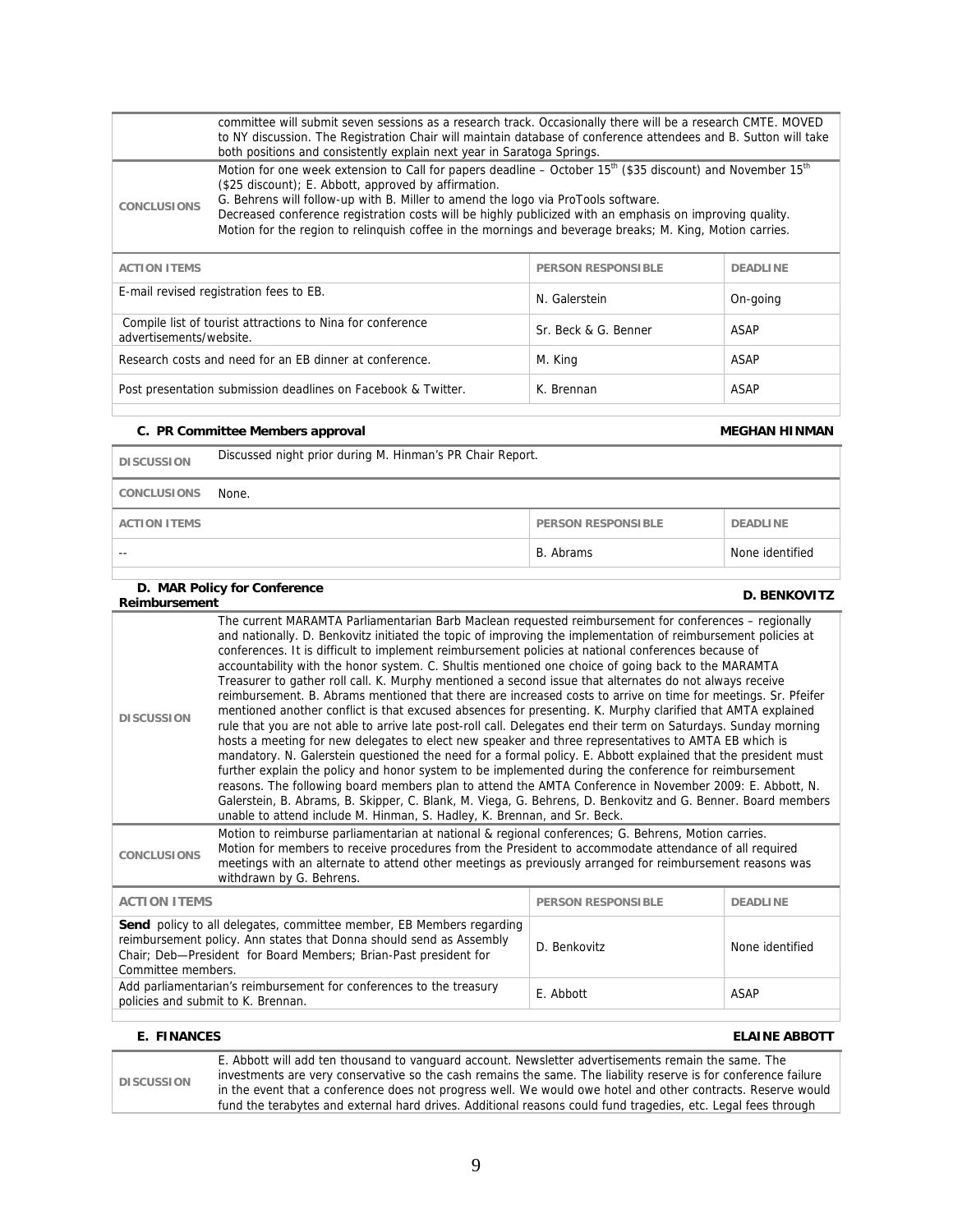|                     | CTT Corp in Delaware. The AMTA Legal funds protects board members if sued, and the hotel follows through<br>with bills. NY Task Force will receive extra estimation for legislation services. Education and __ goes towards<br>reimbursement for travel; folders, fliers, etc. National conference reimbursement allots \$200 per person. The<br>amount of \$550 for postcards drastically minimized budget line from \$10,000 because of the digital era. N.<br>Galerstein will travel to Pittsburgh with M. Viega as a preparatory visit for 2010 MARAMTA Conference.<br>Continuing education requires funds for certificates printed during the conference. This line includes CBMT fees<br>for presentations in various states and regions. Other budget items include the president's travel, EB Meeting<br>costs, and for the Recording Secretary to annually renew Norton Antiviral Program and make occasional copies.<br>The webmaster may receive extra money. MAR Passages receives \$250 with their annual conference. Jenny<br>Shinn scholarships and mailings costs remain the same. PR costs include the distribution of materials. Every<br>two years the treasury books are reviewed. Membership includes website, membership support fund, and<br>other related areas. Student archivist receives annual stipend of \$1000.00. The student archivist is in charge of<br>scanning work to electronically publish archival items. G. Behrens suggested that a scanner is used to save files<br>as a PDF attachment. This process would allow the multi-page document to remain intact. B. Abrams inquired<br>if there are abilities to allow OCR (optical character recognition) and G. Behrens responded that OCR is often<br>inadequate, and not valuable for spent time and energies. There was a reallocation of funds from General<br>Reserve to Archivist. Additional budget lines reviewed included the President's Awards, and her clerical costs for<br>stamps. Other costs for the region include research booklets, and handouts. Past President has a specific<br>amount of money within the budget, too. K. Murphy questioned if MARAMTA made contact with SER President<br>regarding recent national tragedies. Regional Conference Reimbursement was able to be maintained for<br>members. |                           |                 |
|---------------------|---------------------------------------------------------------------------------------------------------------------------------------------------------------------------------------------------------------------------------------------------------------------------------------------------------------------------------------------------------------------------------------------------------------------------------------------------------------------------------------------------------------------------------------------------------------------------------------------------------------------------------------------------------------------------------------------------------------------------------------------------------------------------------------------------------------------------------------------------------------------------------------------------------------------------------------------------------------------------------------------------------------------------------------------------------------------------------------------------------------------------------------------------------------------------------------------------------------------------------------------------------------------------------------------------------------------------------------------------------------------------------------------------------------------------------------------------------------------------------------------------------------------------------------------------------------------------------------------------------------------------------------------------------------------------------------------------------------------------------------------------------------------------------------------------------------------------------------------------------------------------------------------------------------------------------------------------------------------------------------------------------------------------------------------------------------------------------------------------------------------------------------------------------------------------------------------------------------------------------------------------------------------------------------------------------------------------|---------------------------|-----------------|
| <b>CONCLUSIONS</b>  | D. Benkovitz will personally follow-up with SER President to extend concern for recent tragedies.<br>Motion to approve Finance Committee Members B. Abrams, D. Benkovitz, Pres-Elect Kristen, Brigette Sutton;<br>Elaine-chair & one more person-tba. E. Abbott; motion carries.<br>Motion for Finance Committee to review policies to provide fixed amount of reimbursement for mileage. Motion<br>carries. C. Shultis; motion carries.                                                                                                                                                                                                                                                                                                                                                                                                                                                                                                                                                                                                                                                                                                                                                                                                                                                                                                                                                                                                                                                                                                                                                                                                                                                                                                                                                                                                                                                                                                                                                                                                                                                                                                                                                                                                                                                                                  |                           |                 |
|                     |                                                                                                                                                                                                                                                                                                                                                                                                                                                                                                                                                                                                                                                                                                                                                                                                                                                                                                                                                                                                                                                                                                                                                                                                                                                                                                                                                                                                                                                                                                                                                                                                                                                                                                                                                                                                                                                                                                                                                                                                                                                                                                                                                                                                                                                                                                                           |                           |                 |
| <b>ACTION ITEMS</b> |                                                                                                                                                                                                                                                                                                                                                                                                                                                                                                                                                                                                                                                                                                                                                                                                                                                                                                                                                                                                                                                                                                                                                                                                                                                                                                                                                                                                                                                                                                                                                                                                                                                                                                                                                                                                                                                                                                                                                                                                                                                                                                                                                                                                                                                                                                                           | <b>PERSON RESPONSIBLE</b> | <b>DEADLINE</b> |

| <b>ACTION ITEMS</b>                                                                 | <b>PERSON RESPONSIBLE</b> | <b>DEADLINE</b> |
|-------------------------------------------------------------------------------------|---------------------------|-----------------|
| Follow-up with NJ at Public Strategies Impact and report to E.<br>Abbott.           | K. Murphy                 | ASAP            |
| Research avenues to alleviate time when scanning materials for archive<br>purposes. | K. Myers                  | ASAP            |
| Review policies to provide fixed amount of mileage reimbursement.                   | Finance Committee Members | ASAP            |

# **IV. OTHER BUSINESS**

# **A. ELECTRONIC COMMUNICATION DEBORAH BENKOVITZ**

| <b>DISCUSSION</b>   | B. Maclean was unable to attend the meeting and requested D. Benkovitz to raise issue for the need of<br>established policies related to electronic communication. There have been comments and complaints about<br>"reply all" function during electronic discussion. K. Brennan said that Robert's Rules of Orders states that the<br>least people involved is best with electronic communication. It is a large burden for secretary to electronically<br>record discussion. S. Hadley stated that the subject line should always be accurate. Secondly that the students<br>are curious about how to tally electronic votes. K. Brennan explained a form that is used in Microsoft Word to<br>record votes however it is not explained in the bylaws. AMTA will allow people to utilize survey monkey<br>occasionally. K. Brennan re-focused question that business must be fundamentally explained to how<br>electronically occur. C. Blank concurred that it is very helpful with technology. Meghan explained that Survey<br>Monkey provides results. B. Abrams reiterated that elections should be private. M. Viega stated that motions<br>should sometimes be carried into a phone meeting to best address tones and deeper issues.<br>G. Behrens proposed for two or three people to investigate steps used for Survey Monkey and report back to<br>EB in San Diego, CA. C. Blank mentioned that perhaps the MARAMTA President should step-in to utilize better<br>services. C. Blank expressed enjoyment with receiving continual e-mails for consistency and best representation<br>of members. K. Brennan mentioned that it is important to always state "reply all" so that everyone is on the<br>same page. G. Behrens suggested that all new board members complete a communication agreement<br>regarding access to the internet and using "reply all" feature. C. Blank explained that it would help for a<br>welcome letter with a list of duties/responsibilities; reinforcement and explanation of position; timeline of<br>newsletter submissions, etc. ACTION: Most of business is taken place online - Deb. With conference call<br>procedures. B. Abrams mentioned that there are websites like www.conferencecall.com to record the discussion<br>for future reference. It provides mp3 file record with paid access. The <i>Wimba</i> site has limited support. |                           |                 |
|---------------------|---------------------------------------------------------------------------------------------------------------------------------------------------------------------------------------------------------------------------------------------------------------------------------------------------------------------------------------------------------------------------------------------------------------------------------------------------------------------------------------------------------------------------------------------------------------------------------------------------------------------------------------------------------------------------------------------------------------------------------------------------------------------------------------------------------------------------------------------------------------------------------------------------------------------------------------------------------------------------------------------------------------------------------------------------------------------------------------------------------------------------------------------------------------------------------------------------------------------------------------------------------------------------------------------------------------------------------------------------------------------------------------------------------------------------------------------------------------------------------------------------------------------------------------------------------------------------------------------------------------------------------------------------------------------------------------------------------------------------------------------------------------------------------------------------------------------------------------------------------------------------------------------------------------------------------------------------------------------------------------------------------------------------------------------------------------------------------------------------------------------------------------------------------------------------------------------------------------------------------------------------------------------------------------------------------------------------------------------------------------------------------------------|---------------------------|-----------------|
| <b>CONCLUSIONS</b>  | None.                                                                                                                                                                                                                                                                                                                                                                                                                                                                                                                                                                                                                                                                                                                                                                                                                                                                                                                                                                                                                                                                                                                                                                                                                                                                                                                                                                                                                                                                                                                                                                                                                                                                                                                                                                                                                                                                                                                                                                                                                                                                                                                                                                                                                                                                                                                                                                                       |                           |                 |
| <b>ACTION ITEMS</b> |                                                                                                                                                                                                                                                                                                                                                                                                                                                                                                                                                                                                                                                                                                                                                                                                                                                                                                                                                                                                                                                                                                                                                                                                                                                                                                                                                                                                                                                                                                                                                                                                                                                                                                                                                                                                                                                                                                                                                                                                                                                                                                                                                                                                                                                                                                                                                                                             | <b>PERSON RESPONSIBLE</b> | <b>DEADLINE</b> |